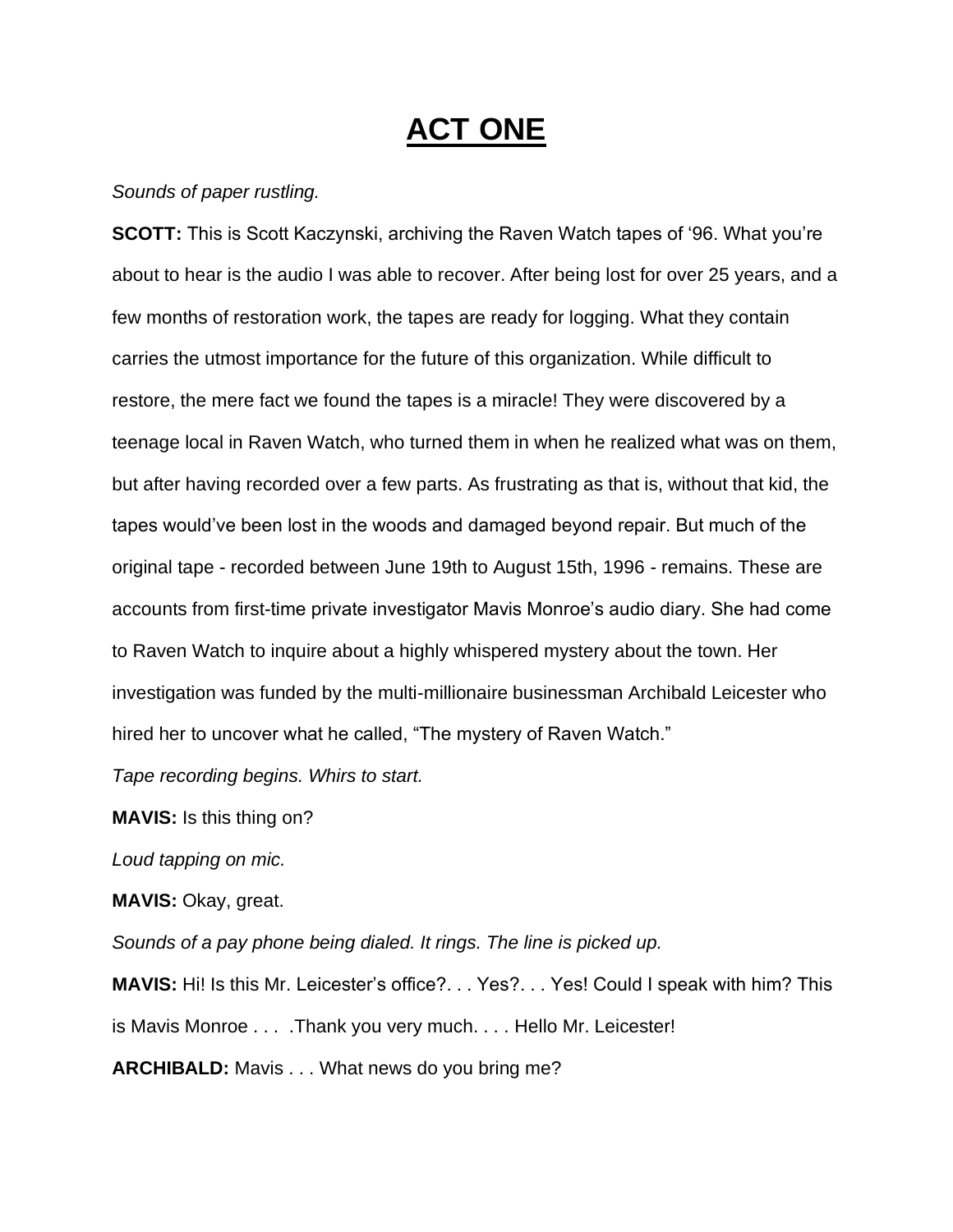**MAVIS:** I'm just calling to let you know I'm about to head to Raven Watch for the case. I'll be sure to look for good ways for you to integrate your resort with the town. When I get there I'll do some preliminary recordings and then call you again to give a statu–

**ARCHIBALD:** There's a reason I'm sending you to this island. There have been reports of something mysterious going on there, and I need you to investigate and see what all the hullabaloo is. Are you capable of this job Miss Monroe?

**MAVIS:** Yes sir, what kind of mystery are we talking about here?

**ARCHIBALD:** That's why I'm sending you. Now, go get to the bottom of this.

## *Sound of the other line being hung up.*

**SCOTT:** That is the entirety of Monroe's recordings until she arrives at Raven Watch. We can assume the trip went as well as it can getting to a small Alaskan island. Unfortunately, a portion of the audio recordings are unsalvageable so I am piecing together what I can.

### *Tape starts up again.*

**MAVIS:** I just arrived in Raven Watch and it is pouring rain. The boat I had to take in was sooo rickety too. I can't believe we even made it. Why don't they have an airport here, jeez. Actually, looking around, it makes sense. This town looks to be like five buildings. Honestly, it reminds me of Hope, Alaska. Small town, tucked in the mountains with a view over the ocean. Lots of trees, but the rain is hiding any sort of details I can make out. All these houses nestled into the forest, with the ocean right next to it are really beautiful, even in the rain.

*Audio Skip*

**MAVIS:** Are you the hotel manager?

**WINSLOW:** Who's asking?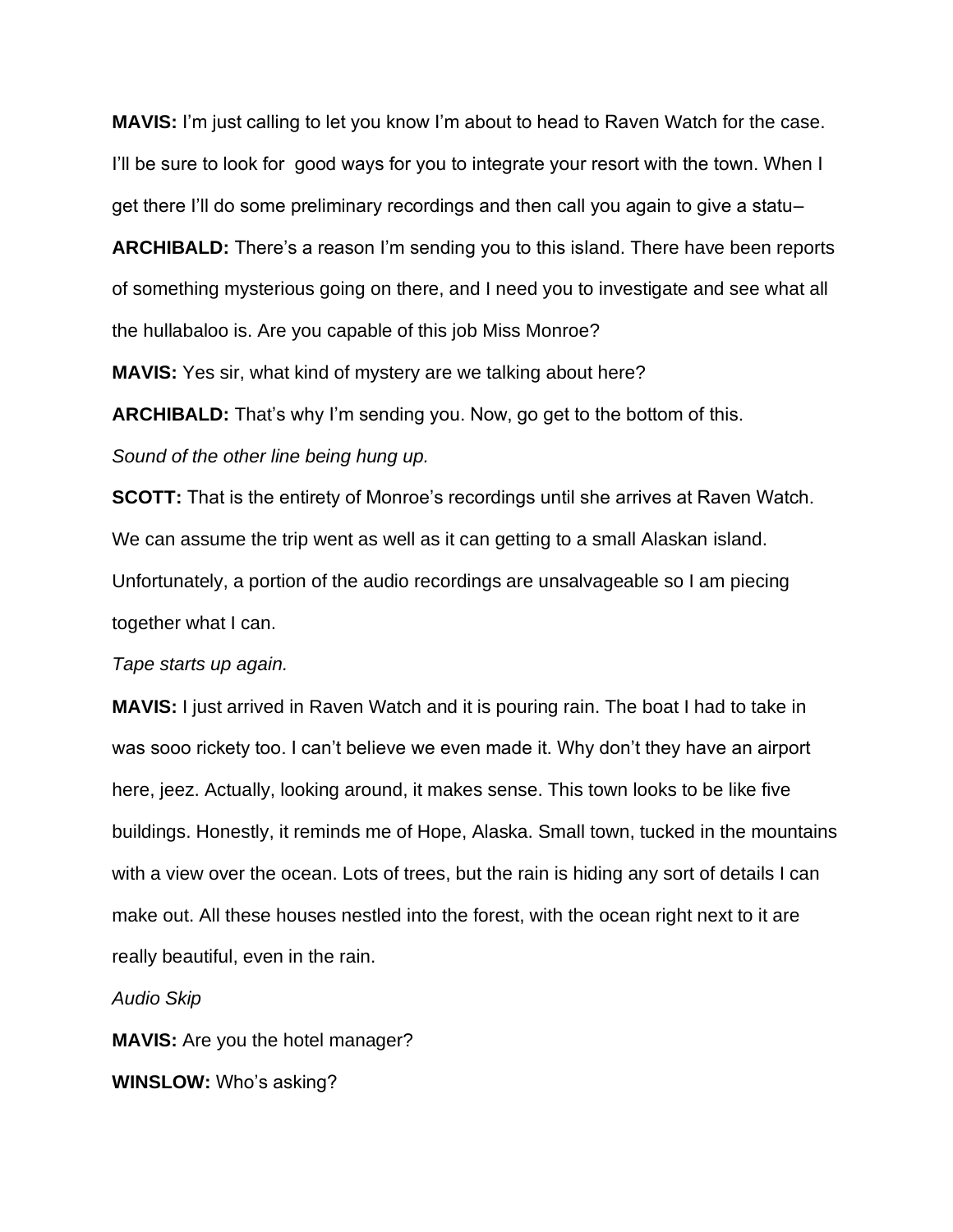**MAVIS:** I'm Mavis, the reporter. I booked a room here for two weeks.

## **WINSLOW:** Hrmph

**MAVIS: (quiet)** Okay, so the hotel manager is leading me into a back room. He's got a peg leg that gives him a limp and this bushy beard, stiff with seasalt. Definitely a sailor type. I wish there were another hotel I could go to.

*Winslow chuckles quietly to himself.* 

**MAVIS:** This'll be fun...

*Pause.*

**MAVIS:** Now that I'm all settled in, I'm seeing this hotel isn't half bad. You could say that it's . . . quaint. No leaks in this room at least. It smells like old people and sea salt, it kinda sucks that it's only lit by candle light. The twin size beds have these heavy wool blankets that are too itchy to even sleep on. Gonna have to use them anyway, since this room is freezing. At least the sounds of rain on the roof and the waves are nice. The trip here was kinda rough, but I am really happy that I even got this job! It is huge for someone with as little experience as me. If the rest of the people here are as standoffish as Winslow though, we're gonna have some trouble.

**SCOTT:** The following morning, Mavis begins to record after leaving her hotel room. *Audio of Mavis going out of her room and down the stairs as she is saying the next lines* **MAVIS:** Mr**.** Leicester was talking about how this town has some oddities about it, and

from just Mr. Winslow I can te–

**AGNES:** What about Mr. Winslow?

**MAVIS:** Who are you?

**AGNES:** I'm Agnes, Mr. Winslow is my dad.

**MAVIS:** Okay, uh I was just recording how I think he's…great.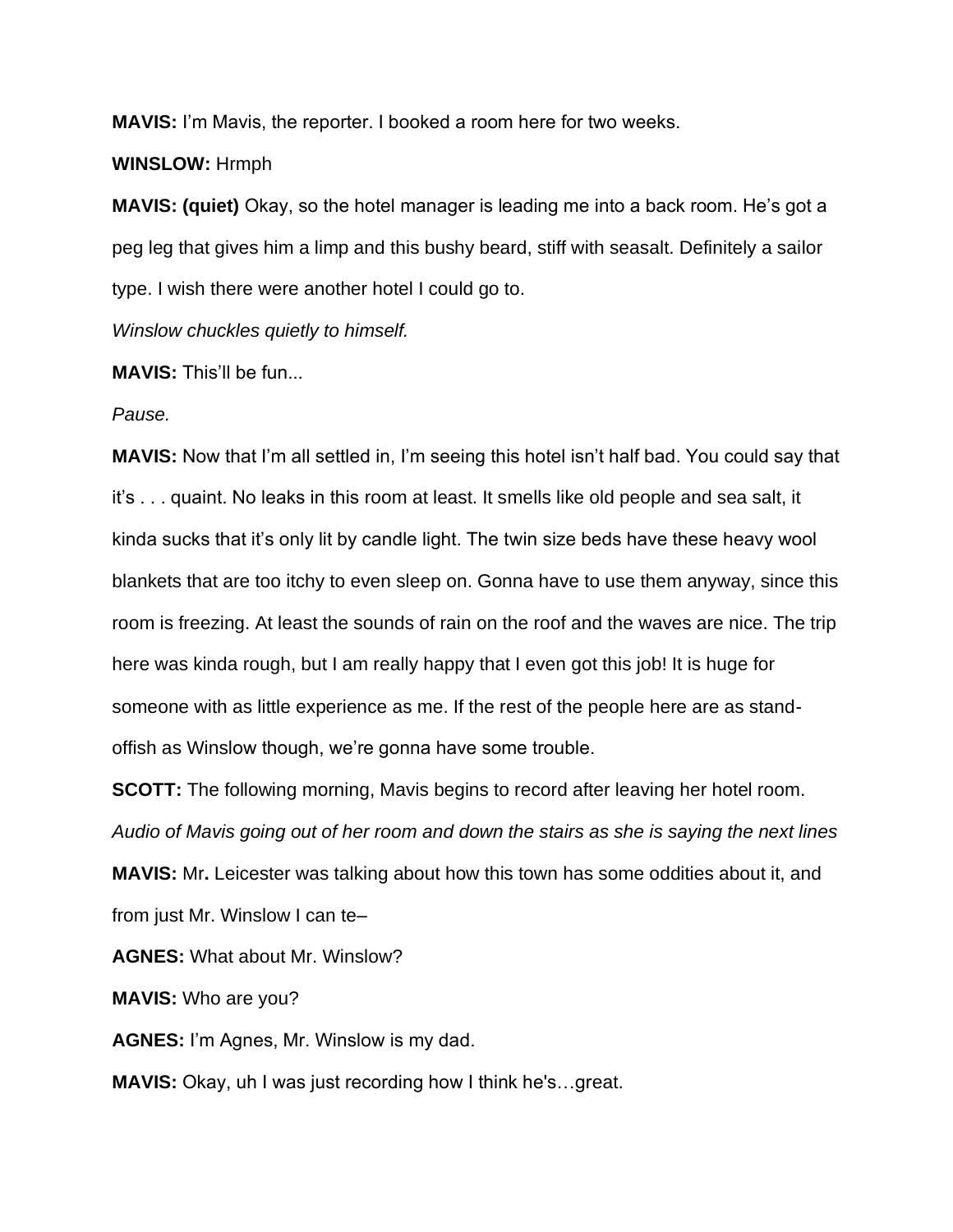**AGNES:** Oh, you're the reporter! We heard you were coming. I'm glad you think my dad's great! He's really a staple of this town. He moved here in the 70s to fish and met my mom. If you are going to write a piece about Raven Watch then you definitely want to be on his good side.

**MAVIS:** What happens if you're on his bad side?

**WINSLOW:** My bad side, eh?

**MAVIS:** (*surprised)* Oh, jeez Mr. Winslow, you surprised me.

**WINSLOW:** The only bad thing I've got is me heart. Is me daughter Agnes here gonna be giving you the grand tour?

**MAVIS:** I'm not sure . . .

**AGNES:** Yeah, that's the plan!

*Silence. Record Skip* 

**AGNES:** So, at the end of the street is the famed workshop of our local sculptor, Miach.

**MAVIS:** Is her workshop the one with the giant bear sculpture out front? That work is super intricate, I actually think I recognize it from a piece I read in the Daily News.

**AGNES:** Not quite a bear! She's known for her *iconic* yeti imagery that is regarded throughout Alaska.

**MAVIS:** Yea, I can see that by the 8ft tall wood carved blue yeti. The intricate knife work is like nothing I've ever seen. It looks fuzzy, but it's made out of wood. Crazy I thought it was a bear at first, very distinctly a yeti. I thought Yeti lived high in the mountains.

*Bells of a door opening* 

**MIACH:** 'Hiya ladies! Welcome to my shop. Ya lookin' for some Yeti sculptures? It's what I've got.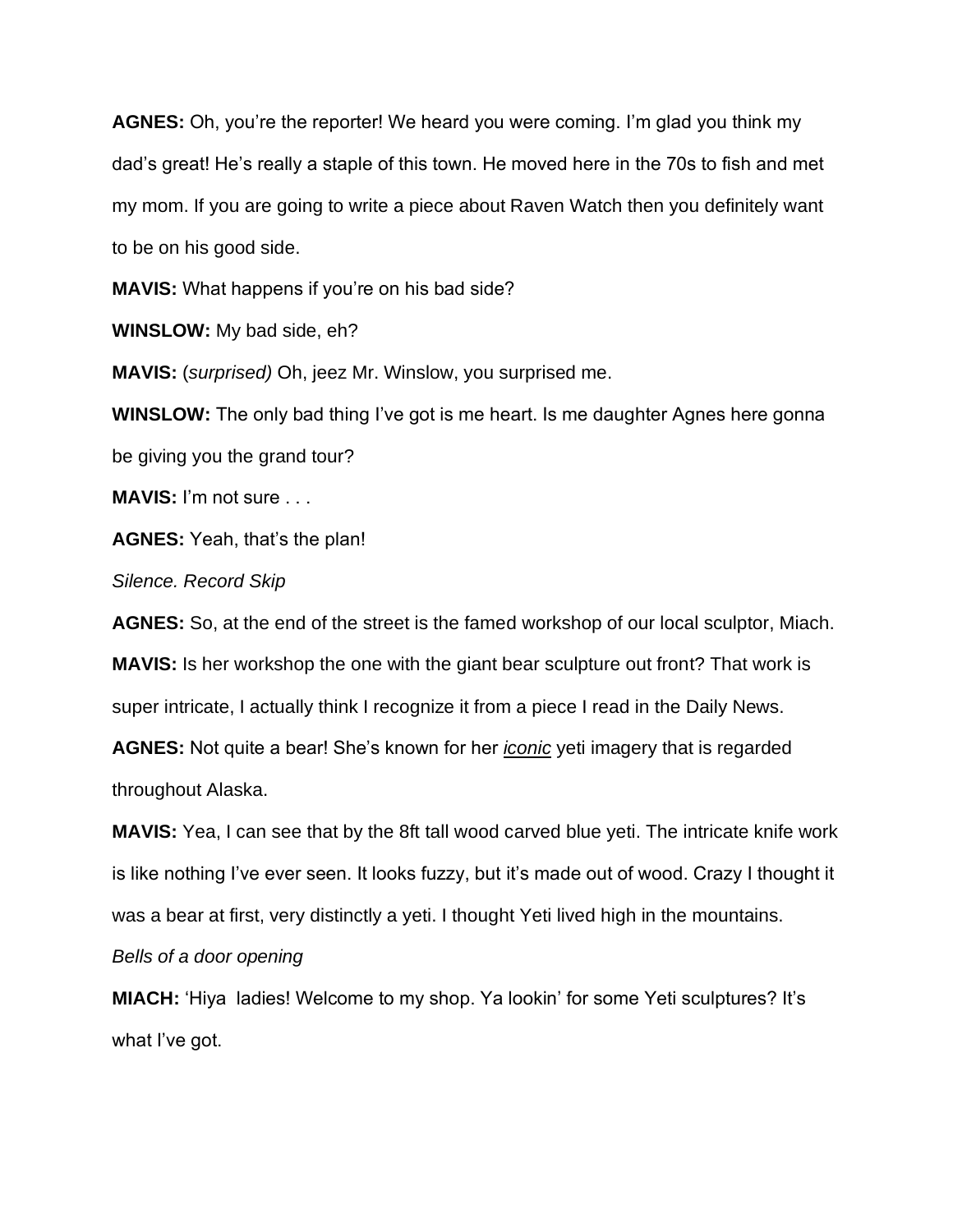**AGNES:** What's up Miach, just showing our visiting reporter, Mavis, around. She says she isn't looking to buy right now.

**MIACH:** A reporter? I don't want to talk to any reporter. Not interested in my craft, just your own story.

**MAVIS:** Oh no! I was very interested in your… um craft.

**MIACH:** All you city rats are the same. You come here to get what you need but you never give back!. Now get out!

**AGNES:** See ya later, Miach!

*Door opens and closes*

**AGNES:** Next stop, The Raven Watch Diner. I actually work there.

**MAVIS:** Jeez that was weird.

**AGNES:** Yeah, the people here can just be a little kooky. Miach is a bit of a grouch to visitors who don't buy. Too often tourists come into the shop and don't buy anything. It's gotten to the point where she'd rather have no one in the store than just browsers . . .

Hey, before we head back to the hotel do you mind if we swing by my dad's

pharmacist's house. I have to pick up his heart meds.

**MAVIS:** Yeah, that's no problem.

**AGNES:** Okay, he lives a couple minutes away.

*Recording stops. Picks back up inside the Pharmacist's house.*

**MAVIS:** So, this Pharmacist lives in this . . . uh shack?

**AGNES:** Yeah, property prices I guess. We've been coming to Hans ever since the last pharmacist, Hubert, died at sea.

*Door opening.*

**AGNES:** Hey Hans!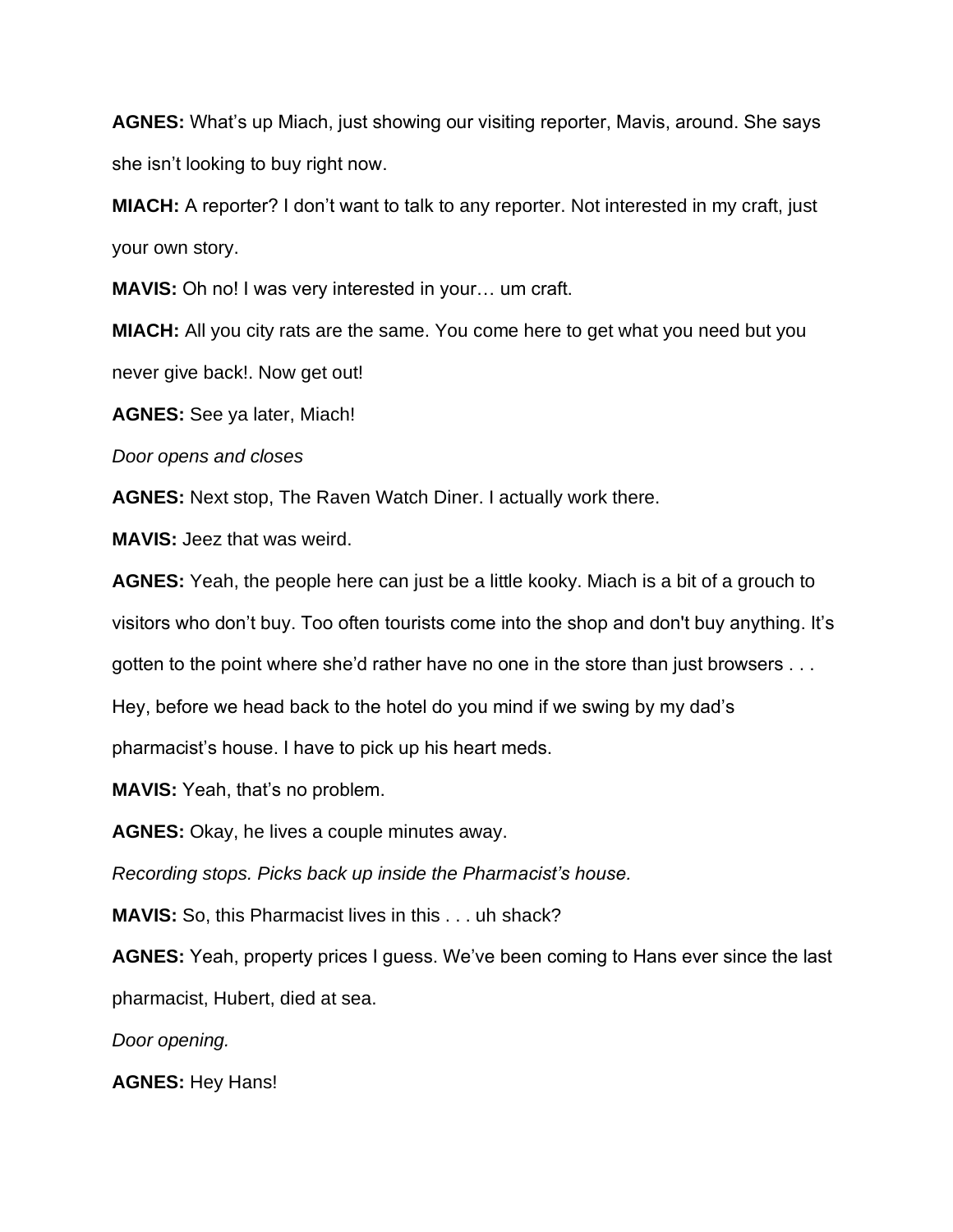*Hans is immediately creepy. Strong German accent.* 

**PHARMACIST HANS:** Ah guten morgen Agnes here for papa's medizin?

**AGNES:** Yeah, just the same as usual.

**PHARMACIST HANS:** Ah, ja ja. Vich is vich?

*Whispers to himself but is clearly heard.* 

**PHARMACIST HANS:** De rat poison and zi heart medizin? I keep dem in de exact

same color bottle. Hmmmmm. What could it be?

**AGNES:** Hans is always mixing up the medicines. I think that's why he couldn't make it as a pharmacist in Berlin.

**PHARMACIST HANS:** Mein struggle is that I do not label de bottles. But I am pretty sure that this is da one for your papa today.

**AGNES:** Thank you Hans!

**PHARMACIST HANS:** Oh, and if you do come back, I am moving to ze different haus.

Ze business es booming.

**AGNES:** Oh, that's exciting Hans! Just keep me posted!

**PHARMACIST HANS:** I hope zat your papa REALLY enjoys de medizin.

*Door closes. Hans giggles in the backgrounds. Audio cuts.* 

**MAVIS:** I'm sitting here at the Raven Watch Diner. The seats are honestly a little bit sticky. . . but the ambience is nice. Quiet. Smells like crappy coffee and burnt waffles. I have been told that this is an institution here at Raven Watch, and where you can hear all the town gossip… which is ironic, considering it's almost completely empty.

**AGNES:** We're usually a bit busier than this.

**WAITRESS:** Can I help y'all?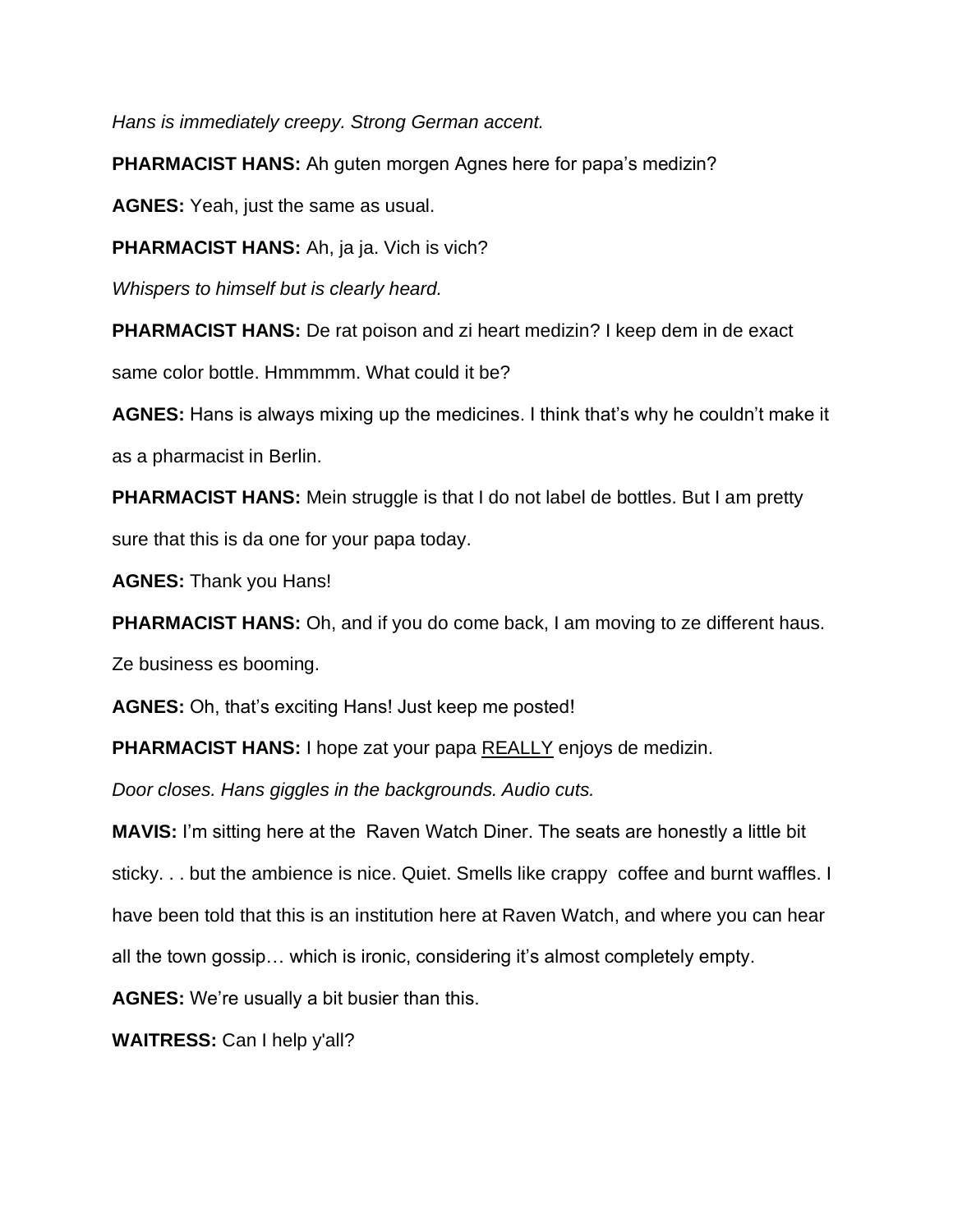**AGNES:** Hey Susan! Susan is one of our more senior employees. She's been here for about five years. This is Mavis. She's the reporter from Anchorage.

**MAVIS:** Five years?

**AGNES:** Yeah, she's lasted that long.

**WAITRESS:** Okay, hrm. What can I get you?

**MAVIS:** A macchiato is fine.

**WAITRESS:** Coffee coming right up.

*Pause.*

**WAITRESS:** Here ya go, a "macchiato" for the city girl.

**MAVIS:** Thanks so much.

(*beat. Next line is quiet)*

**MAVIS:** Ugh, this is just black coffee, not what I ordered… it's even worse than it smells! And why is it cold? Let me find someone to talk to.

*Pause.* 

**MAVIS:** Okay, so looking around there's a few locals hanging out. There's one guy who looks pretty intriguing: a guy in a suit sitting alone by the window. He's tall and balding.

A bit creepy, especially with that ratty tweed suit but he definitely looks like he'd have a lot to say.

*Pause.*

**MAVIS:** Hey there, I'm Mavis Monroe, I'm a reporter doing a piece on the town. Can I talk to you for a second about Raven Watch?

**BOB JACKSON ESQ:** Howdy Miss Monroe. I'm Bob Jackson, esquire. Local attorney here in Raven Watch. Call me at 907-884-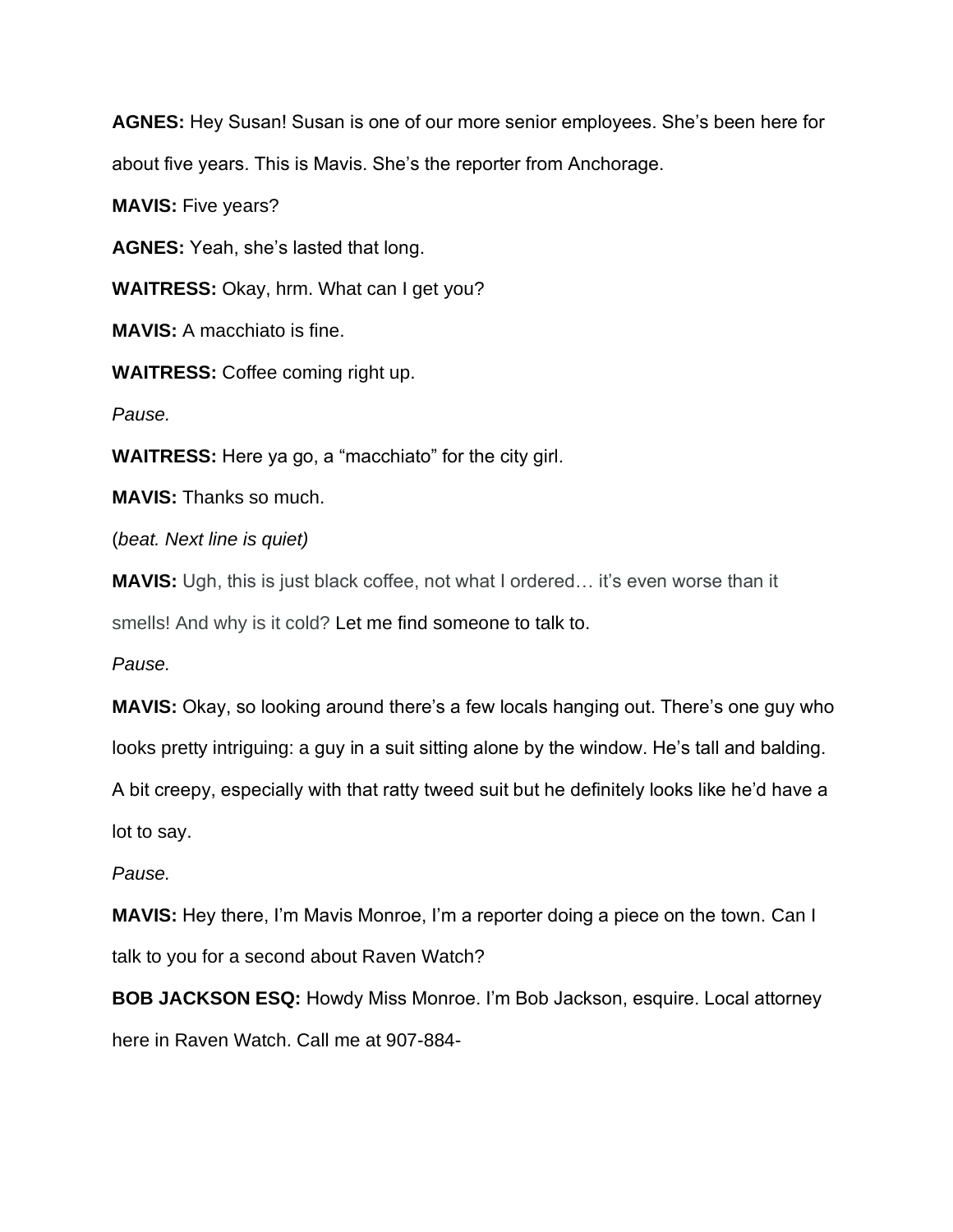**MAVIS:** Oh no no, I would only like to talk to you about the history of the town, like right now... Is that okay?

**BOB JACKSON ESQ:** Well, at my firm we cover all sorts of liability and acts of god and whatnot. Lots of trouble with that yeti hanging around–

**WAITRESS:** SHHH!

**MAVIS:** Wait, did you say Yeti?

*The whole diner goes quiet.* 

**BOB JACKSON ESQ:** No, where'd you get Yeti from?

*Audio stop.* 

**SCOTT:** For the record, Bob Jackson did say that. Mavis stopped the recording to play

it back for him.

*Audio continues.*

**BOB JACKSON ESQ:** Well, I guess I did say that. Don't know what kinda madness I

was on. No yetis in these parts.

**WAITRESS:** Jesus Bob, not again.

*A horrifying wail cuts through the silent diner. It is from far away but the banshee-like* 

*shrieking still sends shivers down the spine.* 

**BOB JACKSON ESQ:** With a scream like that, it sounds like somebody's gonna need a

lawyer.

*Bob Jackson gets very close to the mic.*

**BOB JACKSON ESQ:** If you have any legal trouble, don't hesitate to call Bob Jackson,

attorney at law. 907-884–

*Audio Skips. Phone ringing. Picked up.*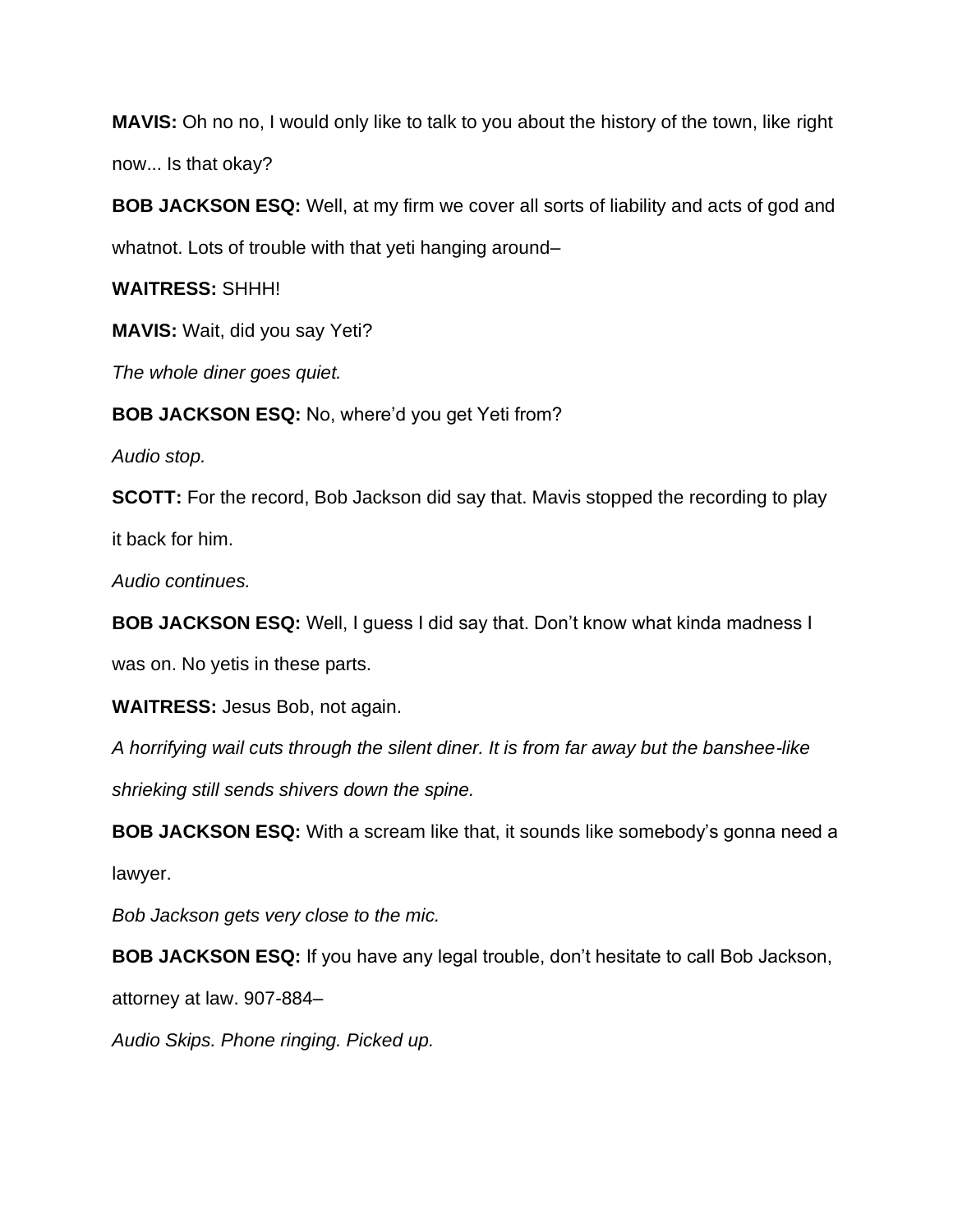**ARCHIBALD'S ASSISTANT:** Hello. You've reached the office of Mr. Archibald

Leicester. How may I help you?

**MAVIS:** This is Mavis Monroe. I need to talk to Mr. Leicester.

**ARCHIBALD'S ASSISTANT:** I'll connect you right away Ms. Monroe.

*Hold music.*

**ARCHIBALD:** This is Archibald.

**MAVIS:** Hello Mr. Leicester, I have something big to report to you.

**ARCHIBALD:** Rightie then, spit it out.

**MAVIS:** I was surprised by the amount of yeti imagery throughout the town. I saw this giant yeti statue in front of one of the stores here. I didn't even realize until now, but most stores have yeti-themed signs. I mean the diners sign is just a picture of a yeti drinking some coffee. Then, a local mentioned something about a yeti. When probed with further questions, all I got was silence. There was a dreadful screaming though that prompted some . . . interesting reactions to say the least. This case might be stranger than I initially expected. I'm going to look more into it tomorr–

**ARCHIBALD:** Very well. Get on it.

*The line goes dead.* 

**MAVIS:** Well that was rude.

*Cut audio. A knock at the door, door opens.* 

**AGNES:** Hey Mavis, how's your day goin?

**MAVIS:** I'm good, kind of hungry.

**AGNES:** Oh well I was just on my way to work! I can get you a burger.

**MAVIS:** Sure. Let me get my jacket.

*They start to leave to go to the diner.*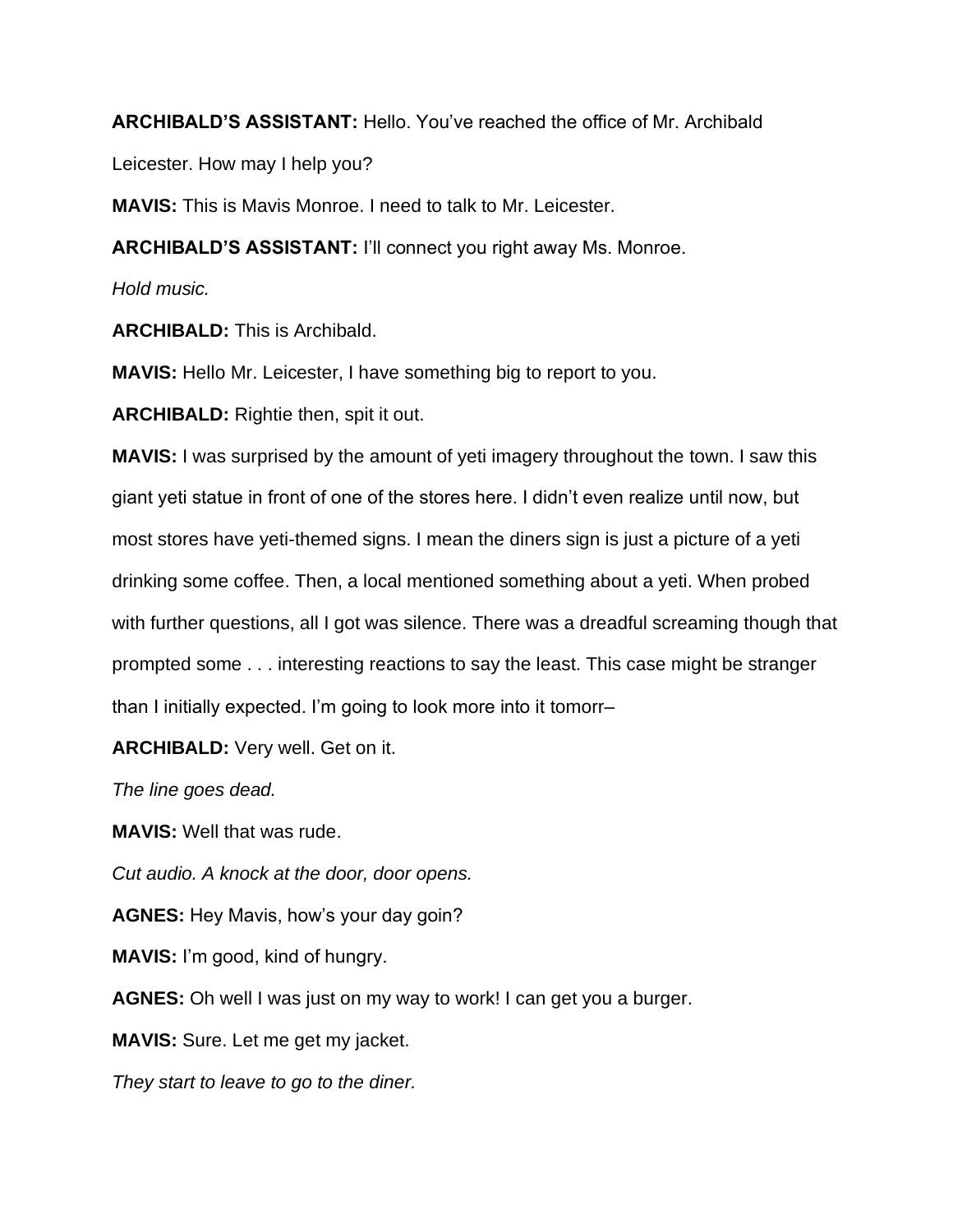**AGNES:** So where are you from?

**MAVIS:** Oh I'm from Anchorage, born and raised. And you?

**AGNES:** I'm from here.

**MAVIS:** Do you ever want to leave the island?

**AGNES:** I mean, yeah but whenever I think about leaving I realize I wouldn't even know

where to begin. This place is all I know.  $\bullet$ 

**MAVIS:** That's the best part you can have a fresh start!

**AGNES:** I guess, but if I'm being honest I don't think I could leave my Dad alone here

and I've grown to really love the community.

**MAVIS:** Yeah I get that, I've had opportunities to leave the state but I can't leave when Alaska has so much to offer.

**AGNES:** Yeah, and you seem to be doing pretty well as a journalist. The paper flew you out here right?

**MAVIS:** Oh yeah . . . journalism. Yeah, the job I have now has always been my dream.

It's what I've wanted to do ever since I was a little kid.

**AGNES:** You never wanted to be anything else?

**MAVIS:** Well after watching Cinderella when I was like five, I really wanted to be a

princess. Wasn't a fan of the prince though.

**AGNES:** Oh yeah, I really wanted to be a mermaid, but breathing underwater is a lot harder than it looks.

**MAVIS:** Guess we have to settle for second best then.

**AGNES:** Hah, I guess.

*Cut to Diner*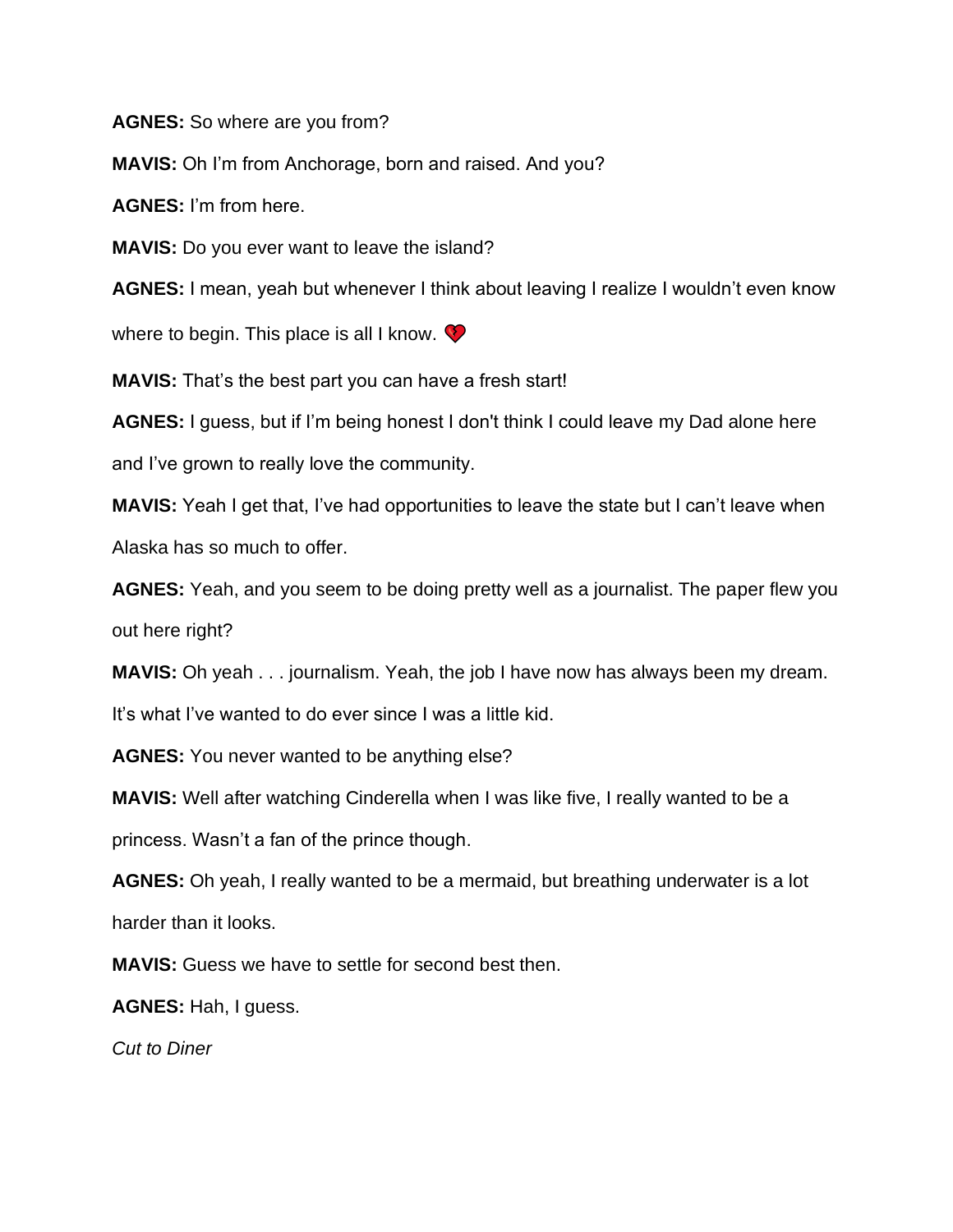**MAVIS:** I'm at the diner again and today it's actually busy! While I have the chance, I'm gonna get some information about the town and maybe those screams we heard. I'm gonna go ask this guy in the Tommy Bahama shirt. Excuse me, sir. Could I ask you some questions about Raven Watch?

*Tommy Bahama has a surfer boy accent.* 

**TOMMY BAHAMA:** Uh, yeah, you can do whatever you want.

**MAVIS:** How long have you been in Raven Watch?

**TOMMY BAHAMA:** About . . . three days?

**MAVIS:** Oh! You're new to town?

**TOMMY BAHAMA:** You could say that. I'm just here for the week.

**MAVIS:** What brings you to Raven Watch?

**TOMMY BAHAMA:** Well, I wanted some sick photos for my blog, Tommy Travelz, but it's hard to find a good place to stay here with the only hotel being so nasty. I wish there was a sweet resort here where I could really relax and get crunk. Then I wouldn't have to come to such a dive like this.

**MAVIS:** Oh yeah, I guess, I thought the hotel was pretty nic-

**TOMMY BAHAMA:** Talk to the hand, loser!

**MAVIS:** Um, okay, thanks for your time. Well that was pretty rude. Hey Susan, could I

get another coffee? It's growing on me.  $\odot$ 

**WAITRESS:** Yeah, just give me a second, kid. I'll grab you that "macchiato" in a bit. All these tourists are really making me break a sweat.

**MAVIS:** That's good! Getting good tips I bet.

**WAITRESS:** For now. Once they decide to get back on their cruise ship and leave, it becomes a ghost town and I can't even pay rent!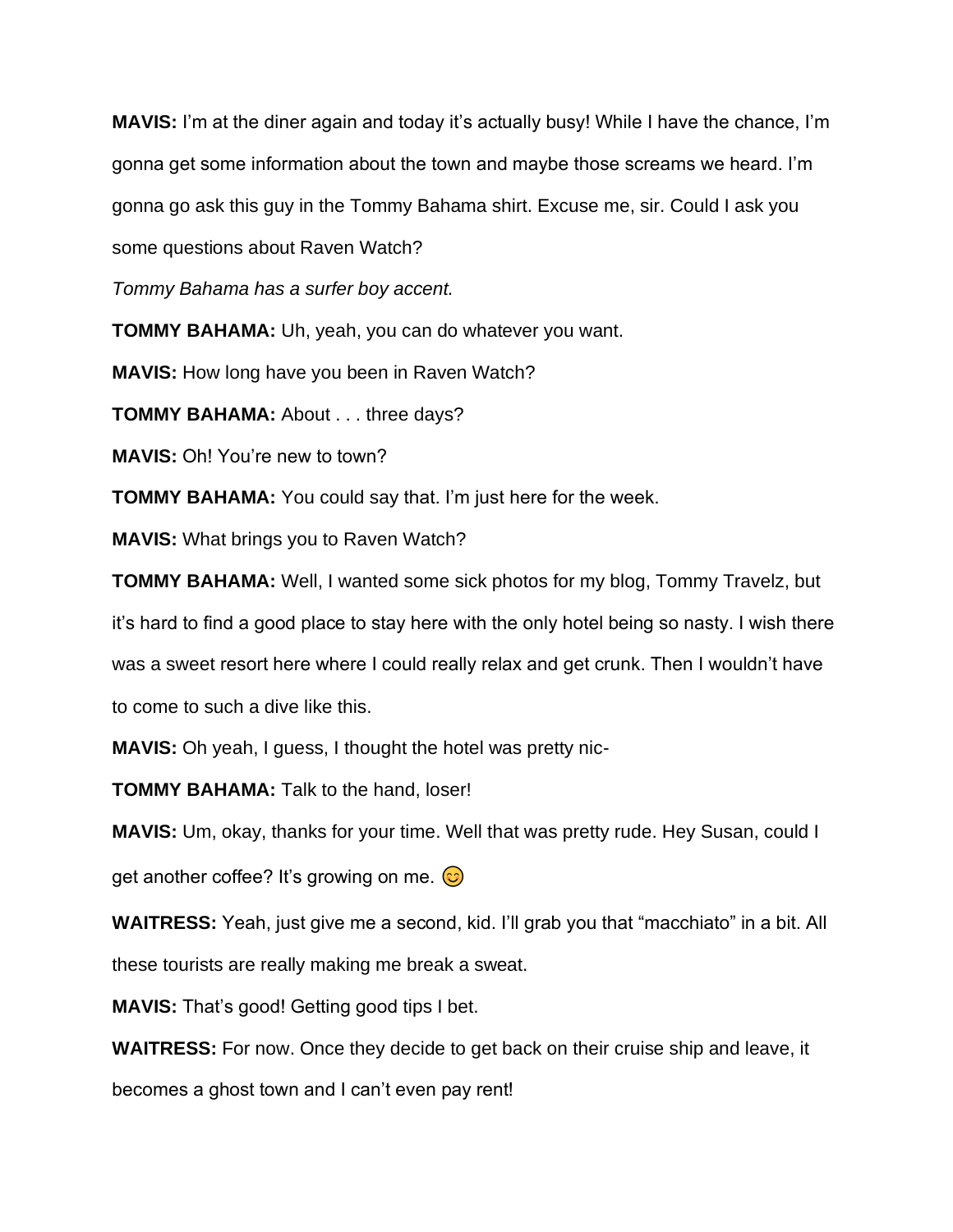**MAVIS:** Wait, so tourism can be good for Raven Watch?

**WAITRESS:** When the tourists are here sure, but they only stick around for a few months out of the year. So in the long term, they aren't. Plus, the second they have some fancy resort here, they won't need us locals anymore. Our shops and restaurants will go out of business and we'll all be out of jobs. It will take Miach all year to make twenty figurines but then these companies come in with hundreds of them all ready to sell. It isn't fair to us when people come in and claim to be like us when they won't even spend a whole year here.

**SCOTT:** The next recordings are after Mavis returned to her hotel room after exploring Raven Watch

**MAVIS:** After talking to Susan, I think I'm starting to see why so many people are resisting Mr. Leicester's plans. I'm not sure if that makes what I'm doing here more important or more dangerous for Raven Wa–

*Pause.*

**MAVIS:** Wait. Is that Winslow? It's the middle of the night, why is he running barefoot into the woods? I'm gonna go follow him and see what's going on.

*Sounds of walking through the woods, leaves underfoot, branches breaking, etc.* 

**MAVIS (whispering and heavy breathing):** I am currently in the woods, he's maybe a hundred feet ahead of me, I can only make out his flashlight.

*Another shriek, much louder than the earlier two. Some silent ambient walking.* 

**MAVIS:** Mr. Winslow just vanished into a cave. I'm close behind.

*Sounds of struggling as Mavis navigates into the cave. All sounds begin to echo, a faint dripping sound can be heard / Crunching noises and eating sounds are heard as well. They all reverberate throughout the cave.*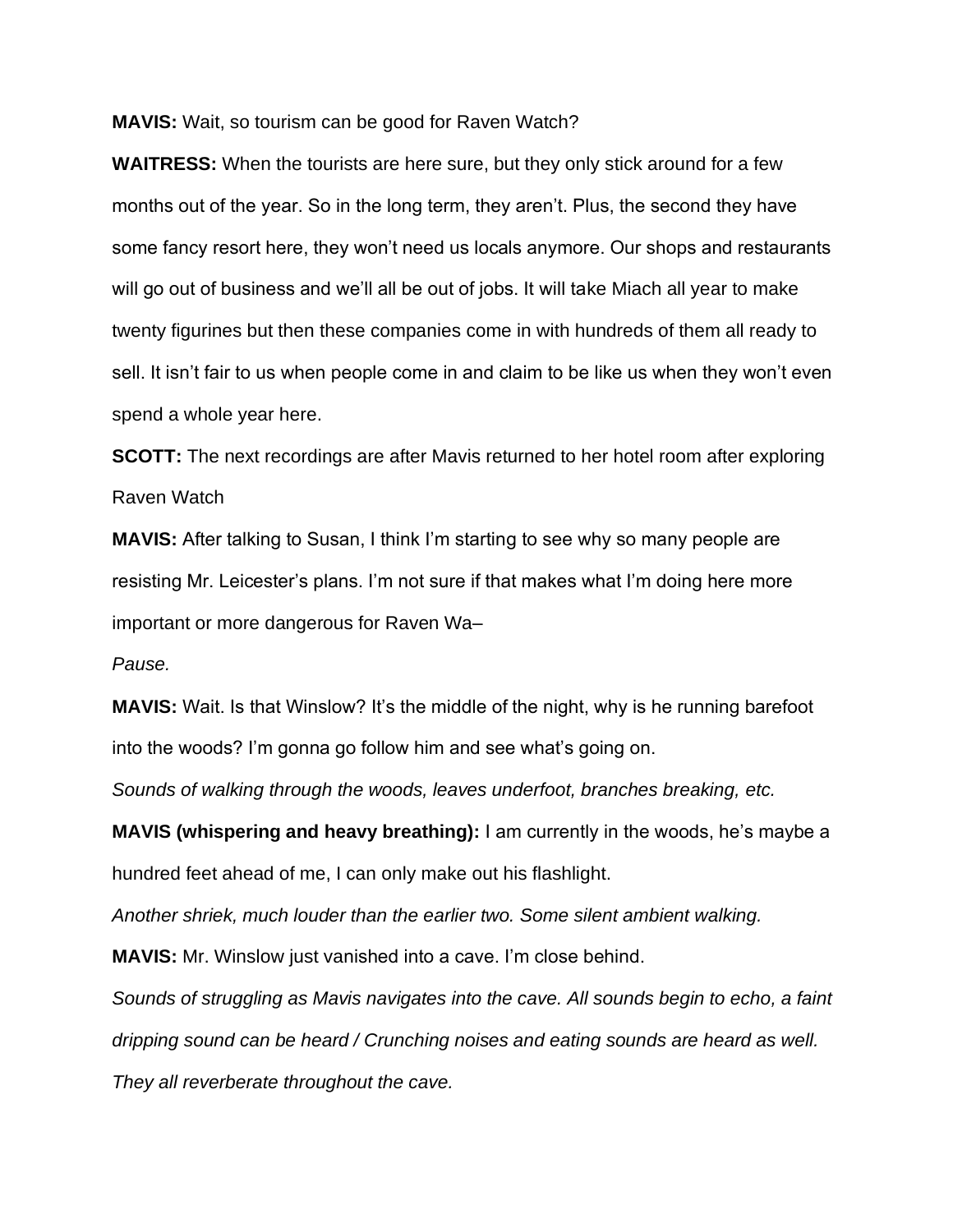#### **MAVIS:** Oh my gosh! What is that?!

*We hear her drop the microphone and another shriek before it cuts out, this shriek fills the entire audio space, drowning out all other audio. Tape ends.* 

**CRAZY KID:** Hey baby, it's me. I just wanted to make something to show you how much I love you the only way I know how: through song. I found these tapes in the woods and I knew that I had to put together this mixtape for you. I looooooove you girl, and I hope this song shows you just how much. This is "I'll Make Love To You" by Boyz II Men.

#### *Audio ends.*

**SCOTT:** So, that was the first recording of who I like to call, the lovestruck local kid. As thankful as we are the tapes were kept by them, it is really annoying that the tapes were recorded over at all. It seems Mavis dropped the tape after seeing something. She didn't record again until the following morning. The following tape has been spliced together with the former to create some kind of narrative continuity. Based on the sound of that, I assume she was pretty shaken up.

## *Cuts to the next day*

**MAVIS:** So . . . last night I saw something. I'm not sure what was in there with Mr. Winslow last night, but it was big. I didn't get a good look, but from what I saw it's a creature from a nightmare. Lost one of my tapes too. As terrifying as that was and as much as I would like to leave, I've been hired to do a job. I can't skip out on such a huge opportunity. I have to keep my cool and act like nothing weird has happened. The future of my detective career depends on it.

## *Tape scratches*

**MAVIS:** So, Agnes. Does your Dad have any hobbies?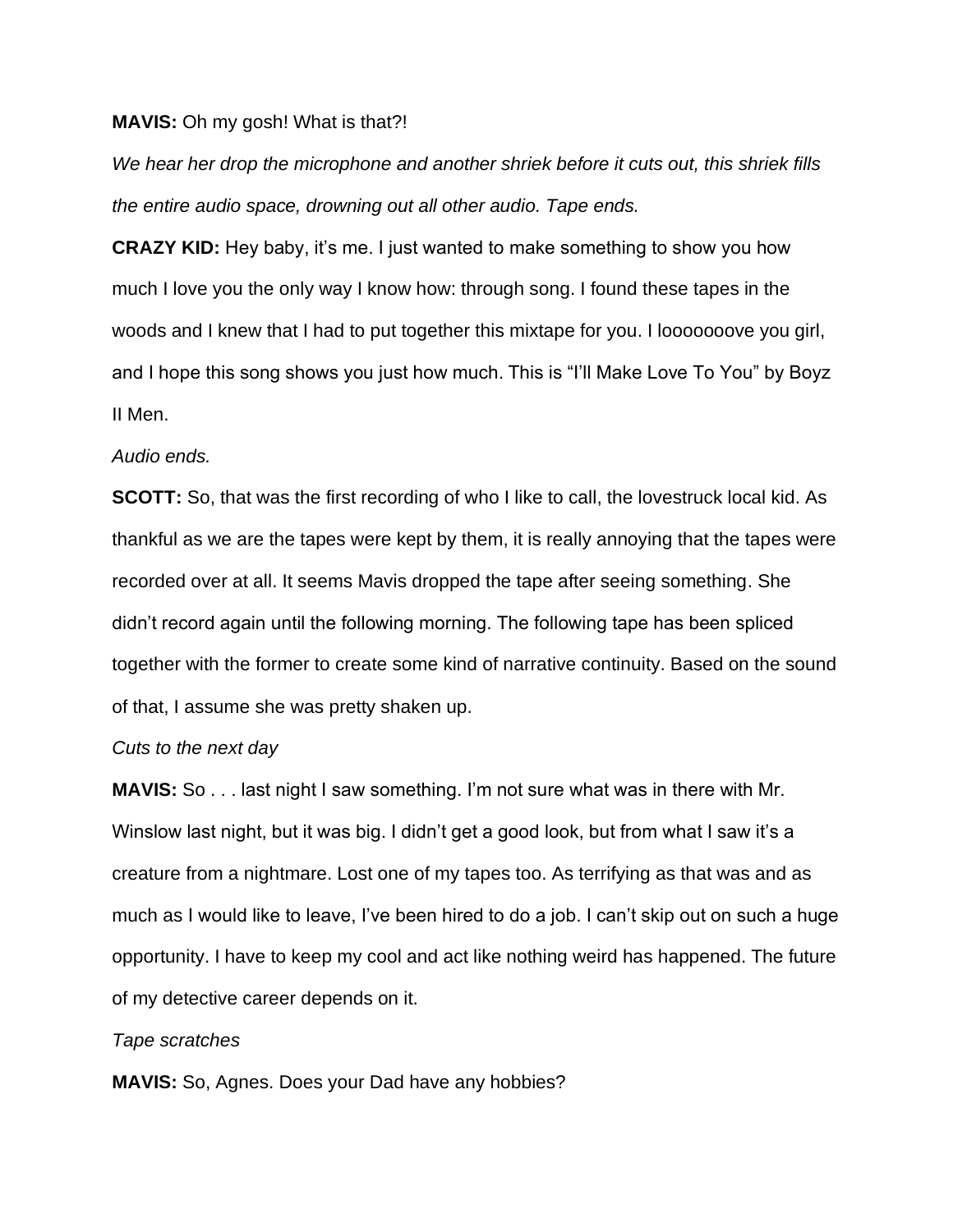**AGNES:** He really likes chess.

**MAVIS:** How long has he been in Raven Watch? I assume he's been here long enough to know everything about the town.

**AGNES:** Yeah, I guess.

**MAVIS:** Has he ever told you anything about (*quietly*) a yeti?

*The diner goes a little quiet, but then resumes.* 

**AGNES:** If you have so many questions about my dad, why don't you just go up and ask him?

**MAVIS:** Sorry, I didn't mean to probe, I just want to make sure I have the correct information about Raven Watch.

**AGNES:** No it's ok. I just had to deal with a really rude customer in a particularly

hideous Tommy Bahama shirt so I'm not in the best mood.

**MAVIS:** I'm sorry to hear that.

*Pause.* 

**AGNES:** Do you like hiking? Hiking always puts me in a better mood.

**MAVIS:** Yeah, I guess?

**AGNES:** Well, If you want to see a place only us locals know about, there's a really nice place where we can go after my shift. It's a great view of the town and you can see the forest surrounding Raven Watch, it's just a bit of a hike.

**MAVIS:** Oh, yeah, that sounds great, thank you!

**AGNES:** Looking forward to it!

*Audio cuts* 

*Sounds of walking through the woods and ambient forest sound. Mavis is clearly out of breath.*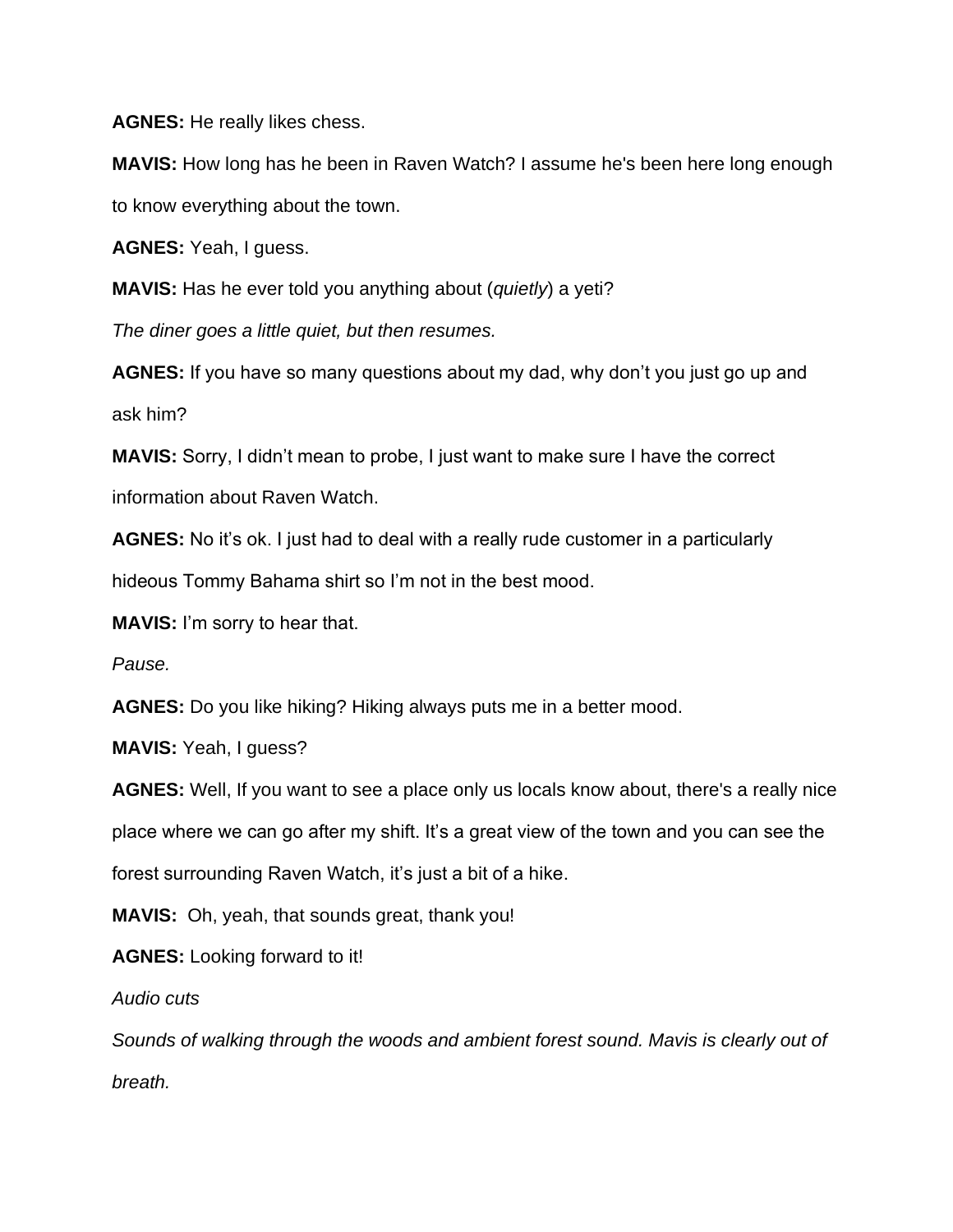**MAVIS:** Wow. This is worth it. It really is beautiful, Agnes. The way the light glints through the trees and glows on the mountains down to the ocean. Raven Watch just feels like a natural part of the landscape from up here.

*Agnes responds in a slightly melancholic way.*

**AGNES:** Yeah, I know. This is probably my favorite hike in the area. That's why so many tourists want to come here.

**MAVIS:** What's wrong with that?

**AGNES:** It drives up the prices of everything in town. And with the prices going up on common amenities people start to move away and the community that drove tourists here is gone because it's become all manufactured by the corporations.

**MAVIS:** Wouldn't tourism bring money and jobs though?

**AGNES:** Only in the summer. No one wants to be here the rest of the year. Without any other infrastructure everything goes bad most of the year. We're lucky we still haven't been totally turned into a tourist trap.

**MAVIS:** Oh, wow. I hadn't thought about it like that.

**AGNES:** Most people don't. They just see the money coming in and forget that when tourists come they destroy the environment and when they leave the economy can't recover.

*Pause.*

**MAVIS:** I still can't believe you don't know who Princess Diana is!

**AGNES:** You're seriously bringing this up again?

**MAVIS:** Well, yeah, she's a real life princess! Can you imagine just being a normal girl and then one day you get to live in a palace as royalty!

**AGNES:** Uh huh . . .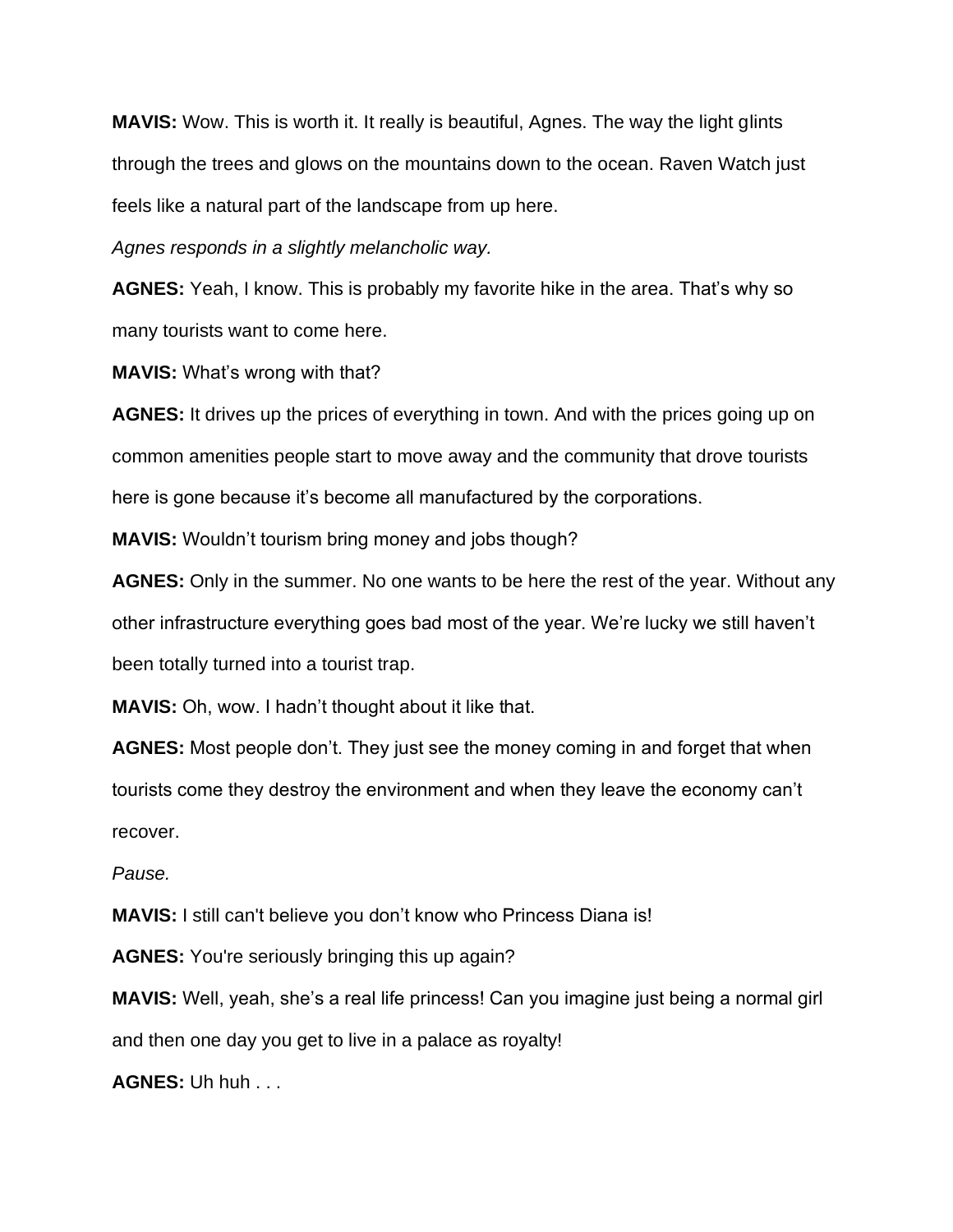*Pause.*

**AGNES:** Hey, do you see that?

**MAVIS:** No? Where are you looking?

**AGNES:** Just down the trail . . . there's a guy in camo . . . Hey! You! You can't hunt here!

**HUNTER HUNTER:** What are you talking 'bout! I can hunt where I want! This is a free country ain't it??

**AGNES:** That's not entirely true, there are still laws you have to abide when hunting.

**HUNTER HUNTER:** Well you ain't no cop so I don't gotta listen to jack you gotta say.

Plus, I heard there's LEGENDARY big game in these parts and I'm lookin' for a new rug.

**AGNES:** That's not true anymore. I haven't seen anything larger than a deer in years.

So, you're not gonna find a thing worth catching out here.

**HUNTER HUNTER:** Can't hurt to look. I'm free to look ain't I? This is public land after all.

**AGNES:** Yeah, I guess.

**HUNTER HUNTER:** Well then, I'm off on my "hike." Gotta explore this beautiful country, see what kinda wildlife I can spot with my . . . binoculars.

**AGNES:** Ugh whatever.

**HUNTER HUNTER:** Get lost, Girl Scouts!

*Agnes huffs and begins to walk away.* 

**MAVIS:** Is there anything you can do?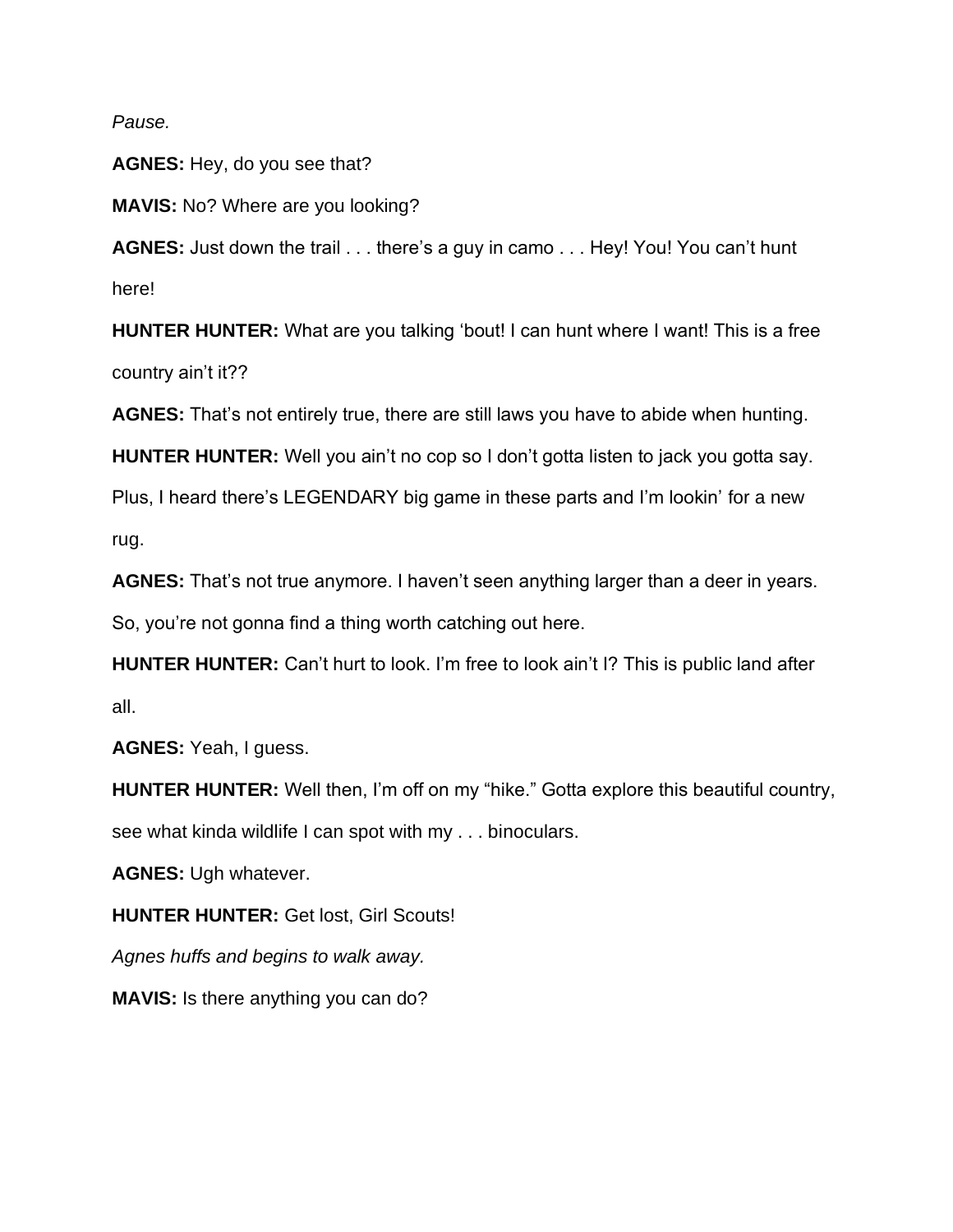**AGNES:** No, he's right. He's allowed to be here. And we are an open carry state, so nothing we can do about his gun either. So, nothing we can do except hope he doesn't find anything.

**MAVIS:** What did he mean by "legendary big game"?

**AGNES:** I'm sure you've heard all the rumors about mysteries on Raven Watch. Lots of his sort come here and seek it out. All they see is the trophy on their wall, not the potential harm they could cause to anything that might be endangered.

*Sounds of shuffling. The recorder is turned off.* 

**MAVIS:** Ok, so after that fun walk with Agnes I think we're really on our way to becoming friends. Sort of. I don't know, I'd like to. It's hard to become close with anyone here though since I'm kinda lying to all of them. I don't know. Lots of conflicting feelings. Anyway, I'm going to try to look more into the yeti, maybe talk to Miach again.

*The door busts open*

**WINSLOW:** Heard you been asking about Yeti's lassie.

**MAVIS:** Oh my god, Winslow, why do you always surprise me like that?

**WINSLOW:** Best you don't stick your nose where it don't belong.

**MAVIS:** Well, I have to do my job.

**WINSLOW:** Just watch yourself. I'm not sure you know quite what you're getting into n' I certainly don' wanna see ya up near the cave again.

*The door slams and the audio cuts.* 

**SCOTT:** After her conversation with Winslow, Mavis later decided to contradict his wishes and follow the tracks from the other night to attempt to check out the yeti and to photograph it.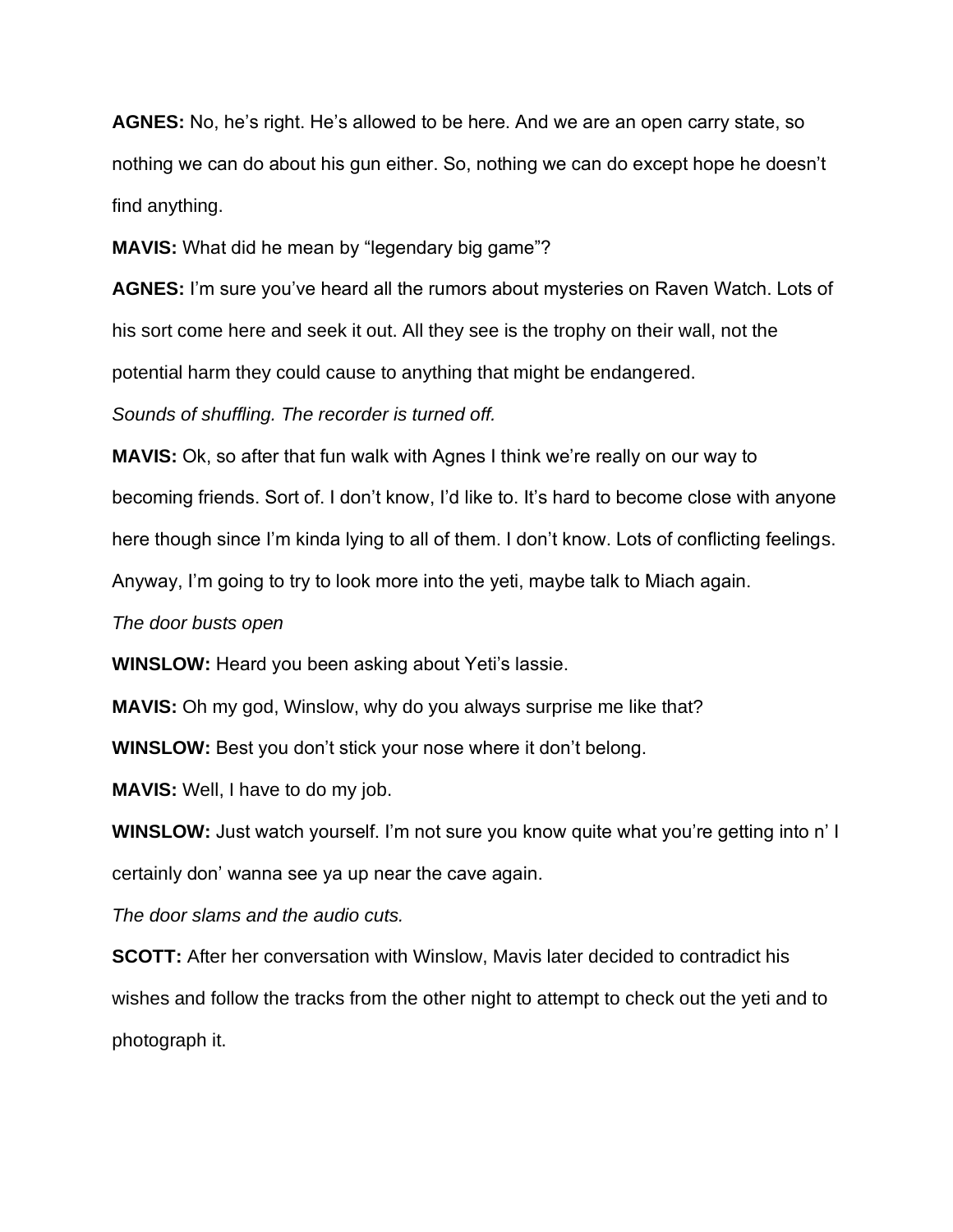*Breathing and ambient nature sounds as she walks. Winslow's voice appears from the silence in startling fashion.*

**WINSLOW:** What are you doing here girl?

*We hear running and loud thumping* 

**WINSLOW:** Come here lassie!! You can run but you can't hide! I'm gonna get you! *Mavis is breathing heavily. Winslow's comments fade out.* 

**MAVIS: Ok, I think I lost him.** 

**WINSLOW:** I know you're out here, we can do this the easy way or the hard way.

**MAVIS:** Ok I think this is my queue to go.

We hear some more shuffling but then... Then we hear a big thump and a shriek from *WINSLOW.* 

**MAVIS:** Oh no! Mr. Winslow? Are you ok Mr. Wi–

*The audio cuts out.* 

**CRAZY KID:** Hey baby, I know it's been tough recently. Just know I'm always gonna hold it down for you, girl. You're my missing puzzle piece. My forever-ever. So in the wise words of Boyz II Men, "Baby, Please Don't Go."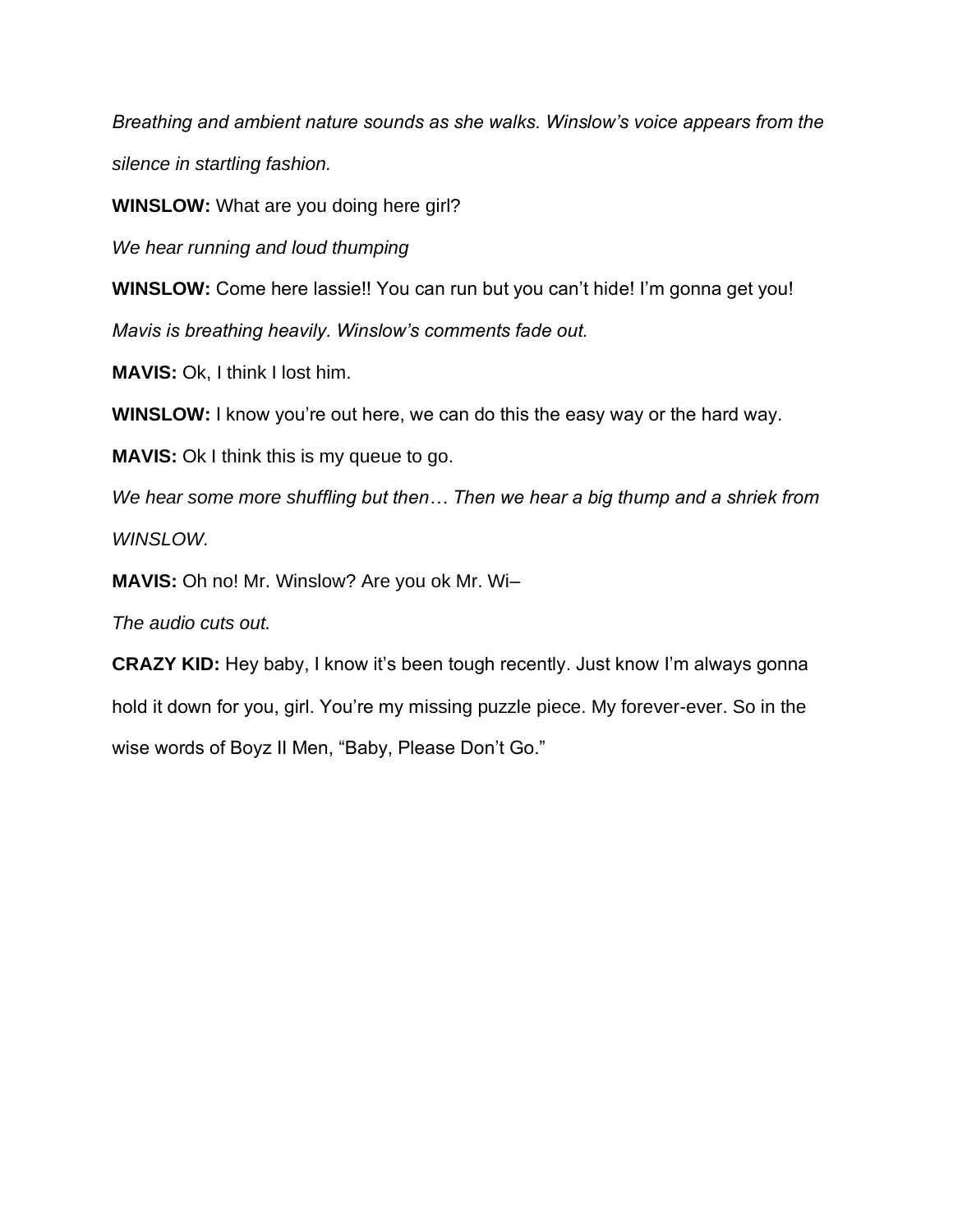## **ACT TWO**

**SCOTT:** Sorry about that. *So thankful* that kid managed to save the tapes but they are getting really annoying. I don't know how he found all of these tapes. The next recordings take place roughly a week after the prior events during the reception for Winslow's funeral.

*Tape starts.*

**MAVIS:** So, we just finished Winslow's funeral and the reception is starting. I know I haven't recorded in a while but it's just been hard with everything that's been going on. Agnes has had a really hard time, even if she is trying not to let–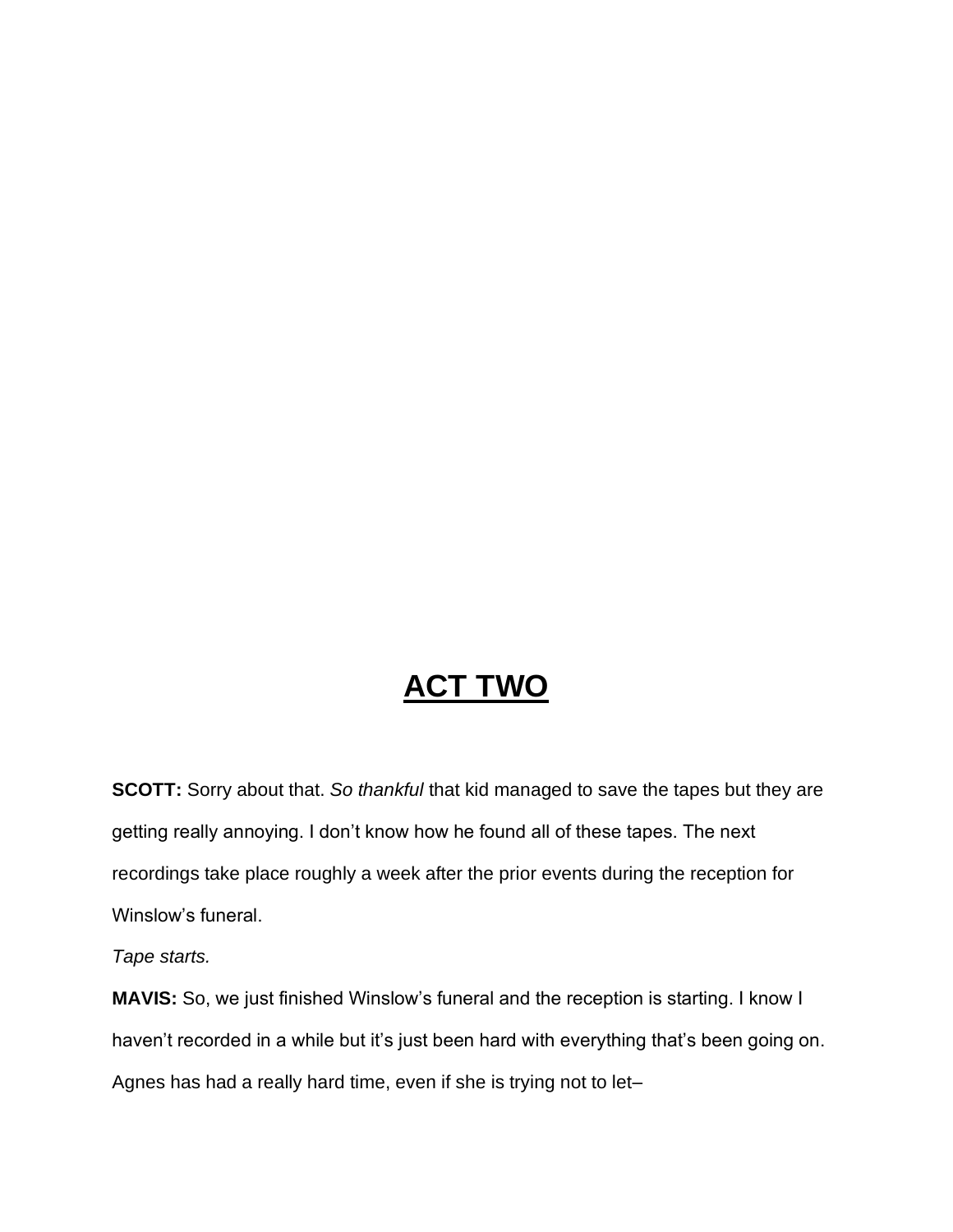**AGNES:** Hey Mavis, are the flower arrangements ready?

**MAVIS:** Yeah, they are on the table, don't worry. You should sit down, I'll handle this.

**AGNES:** No, I'm fine. Can you double check the flower arrangements. They really need to be perfect.

**MAVIS:** Do you need to talk, Agnes?

**AGNES:** Just go double check please?

**MAVIS:** Yeah for sure.

*Pause.*

**MAVIS:** Anyway, I really don't know how to support Agnes right now. It's hard enough for Agnes as it is and I know what I'm doing here with my case would only make it worse. I don't know where to go from here.

*Pause.*

**MAVIS:** Hey Susan, how are the flowers doing?

**WAITRESS** (**sobbing):** The-th-th-they're perfect. I wou-wouldn't do anything less for Wwinslow.

**MAVIS:** Alright . . . seems that Susan seems to have everything, except for herself, under control. I'd better check back up on Agnes.

*Pause.*

**MAVIS:** Hey Agnes. Susan is making sure that the flowers are perfect, you don't need to worry.

**AGNES:** Okay, thank you.

**MAVIS:** Yeah, of course. I'm here for you if you need anything.

**AGNES:** It's just really hard because I know that my Dad probably didn't take his meds that morning. He always forgets and I have to remind him but I was covering one of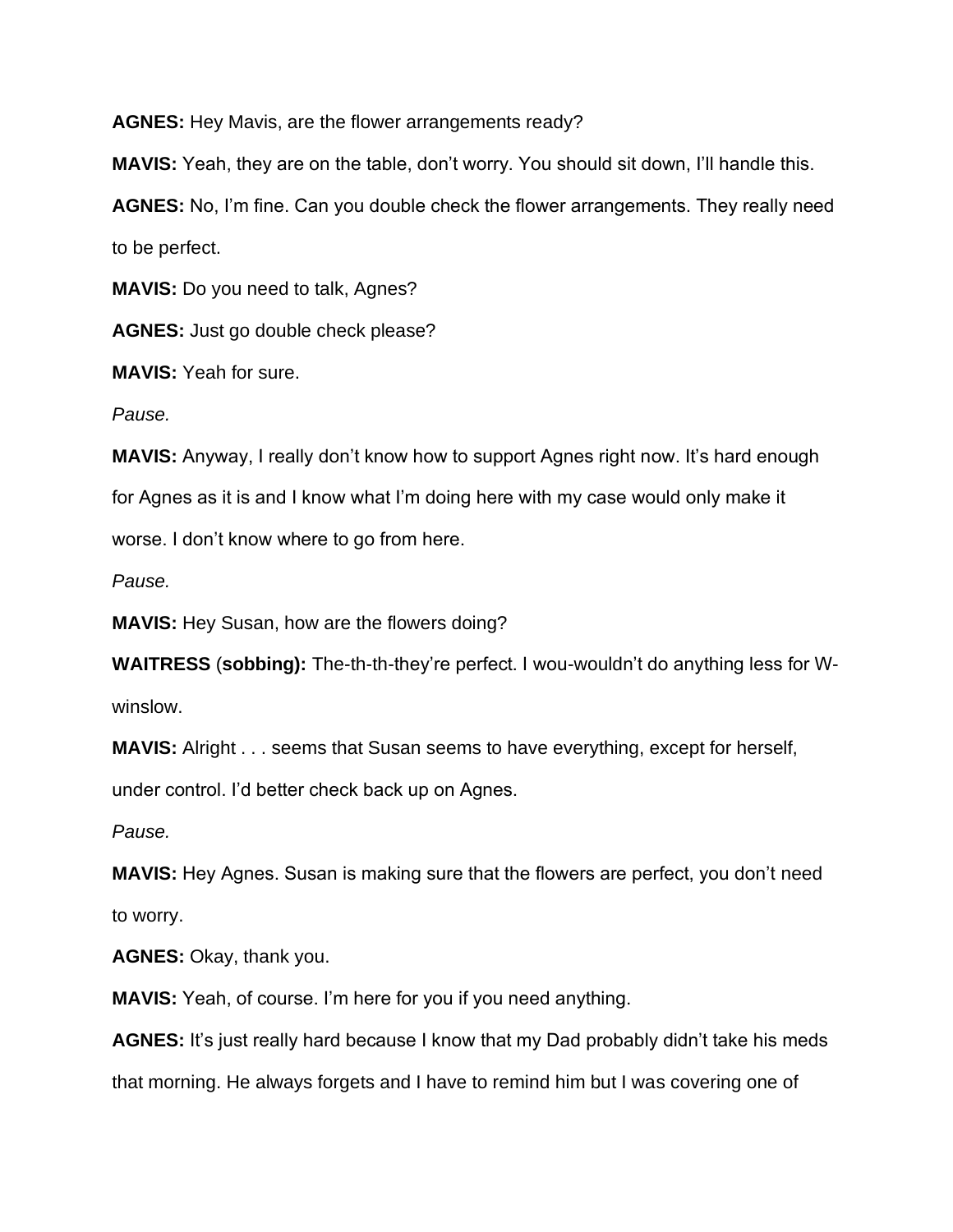Susan's shifts. I only left a note, I feel like I should've been there, if I had he wouldn't have died.

**MAVIS:** You know that's not true. This isn't your fault at all Agnes.

**AGNES:** You wouldn't know anything about this Mavis! Where were you? You just act like you are part of this and you barely know us. Just leave.

**MAVIS:** I'm sorry. I didn't mean to intrude. Just, I'm here for you, okay.

**AGNES:** Yeah, I know. Sorry. And, uh, thanks too. Just, I need be alone for a little bit. **MAVIS:** Yeah, of course.

**BOB JACKSON ESQ:** So sorry for your loss Agnes, Winslow was a lovely man. But, well I heard some arguing over here! Did you know that after a funeral is a highly strategic time to acquire a quality attorney at law! Lots of lawsuits around the dead! And Bob Jackson is certainly the best!

**MAVIS:** Not now Bob!

**BOB JACKSON ESQ:** Just know! If you need me you can find me at (907)-243 *Get's interrupted by a loud beeping from a beeper*.

**MAVIS:** I've got to take this. Bob, stay away from Agnes.

*MAVIS lets out a sigh and gets up to go to the phone, she forgets that she's recording*. *Sound of phone being picked up.*

**ARCHIBALD:** Miss Monroe.

**MAVIS:** Hello Mr. Leicester.

**ARCHIBALD:** I am aware that I am your first client, but your work thus far has been quite disappointing. I'm afraid that if you do not pick up the pace, I will not be able to pay you for your . . . lack of work.

**MAVIS:** No, please Mr. Leicester I'm sorry I'll–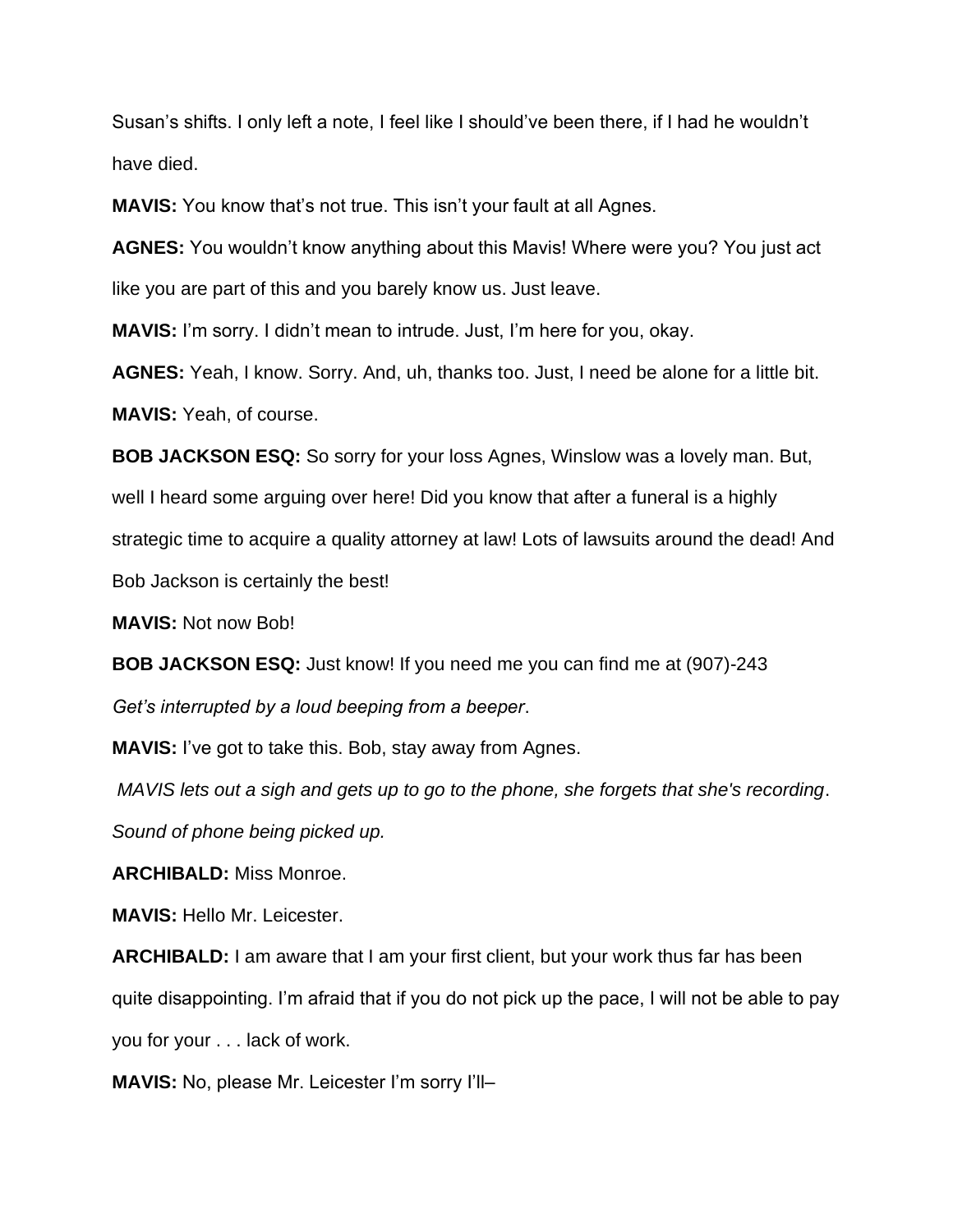**ARCHIBALD:** I do not care for apologies Miss Monroe, only results.

*Line goes dead. Sigh, she realizes that she was still recording and then the recording stops.* 

**SCOTT:** It was a few days before Mavis recorded again. It is unclear what happened in that time. We pick up with Mavis in the Hotel lobby.

**MAVIS:** I've barely seen Agnes at all for like 3 days. She's been really busy settling affairs and whatnot. If I'm being honest, I think she's using that as a way to get her mind off Winslow's passing. I can't blame her. She's in the lobby right now, working on something but I can't tell what it is.

*Pause*

**MAVIS:** Hey Agnes.

**AGNES:** Hey Mavis. I'm pretty busy right now so–

**MAVIS:** I can tell. Don't worry, I'm just here to help, anything you need doing, I'll get done.

**AGNES:** Oh, thank you Mavis. Yeah, actually, could you clean up rooms three through seven?

**MAVIS:** Yeah, of course!

**AGNES:** Thank you. And then room 8 had some weird request saying how the water isn't working so can you check on that. Also someone brought a dog that somehow had an allergic reaction to the bed sheets. Oh and some kid pooped in front of the hotel, hes blaming it on the dog but I saw him do it, can you just clean that up.

**MAVIS:** Yeah, that's fine . . . I'll get on it.

**AGNES:** And when you're done with that, the lobby could really use a vacuum.

**MAVIS:** Will do.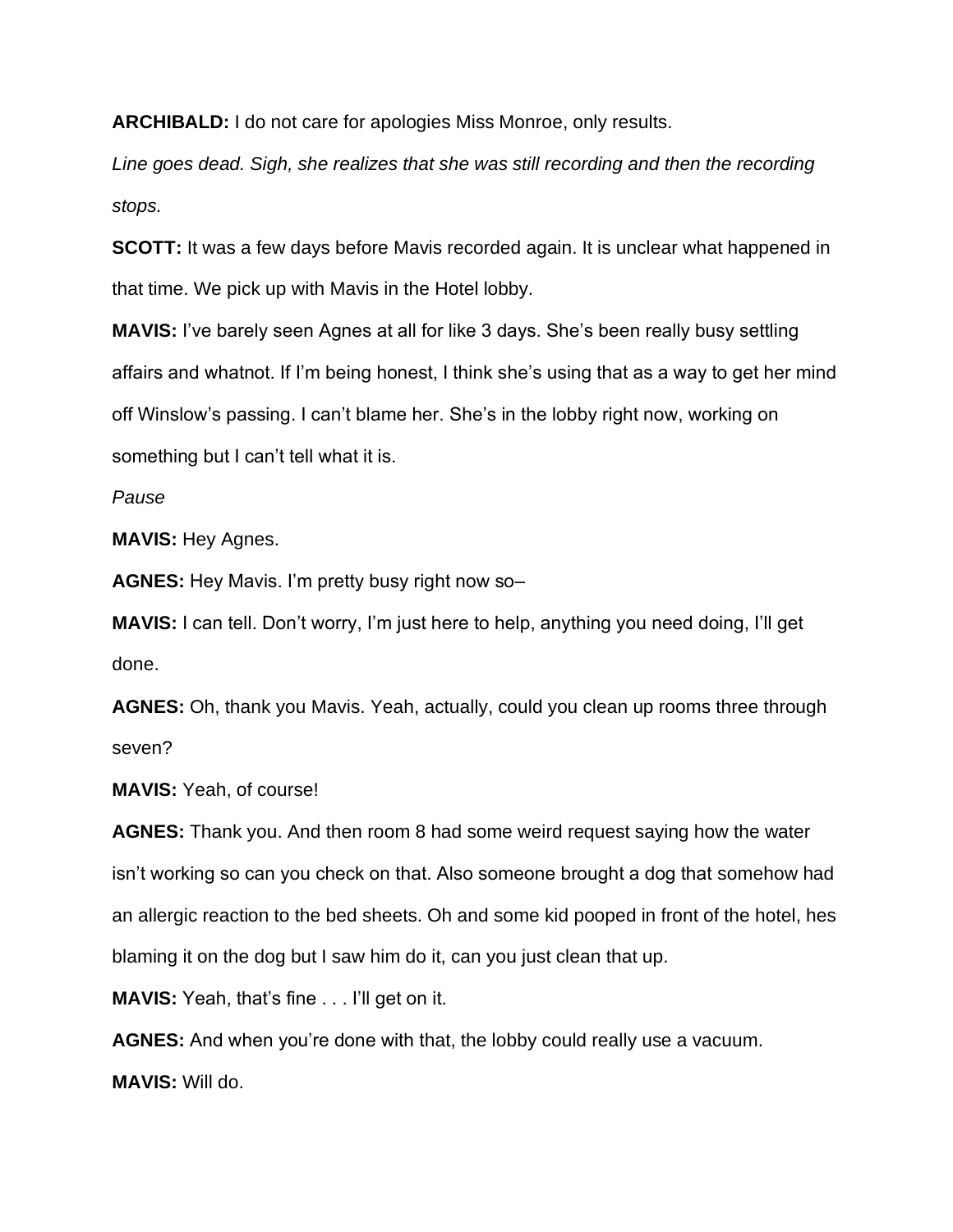## **AGNES:** Thank you so much!

*Pause* 

**MAVIS:** Finally that day is over! Oh my god, that was a lot. I'm happy to be able to help Agnes but that was wearying. Hmm, that's weird. There's a note on my nightstand. It's from Agnes, "Sorry I've been so busy. I've got a lot on my plate. I have something really important I need to tell you. Meet me tonight in the woods north of the hotel at 10pm. Bring a coat. -Agnes". Weird. And, god, it's already nine- fifty. I was really looking forward to going to bed. Guess I have to go.

*Audio cuts and whirs back to start.*

**MAVIS:** You said you had something important to tell me?

**AGNES:** Yeah, I did.

*Pause.*

**AGNES:** I'm having a hard time trying to manage all of my dad's business. The weight of it is a lot more than I expected. Between the hotel and… you know, *other stuff*. It's just too much for me.

**MAVIS:** I'm always here to help you.

**AGNES:** Thank you, that means a lot.

**MAVIS:** What did you need to tell me?

**AGNES:** Can you keep a secret?

*Pause.*

**MAVIS:** Yes.

**AGNES:** Okay. Let me take you somewhere.

*Picks back up in the yeti cave, lots of reverb.*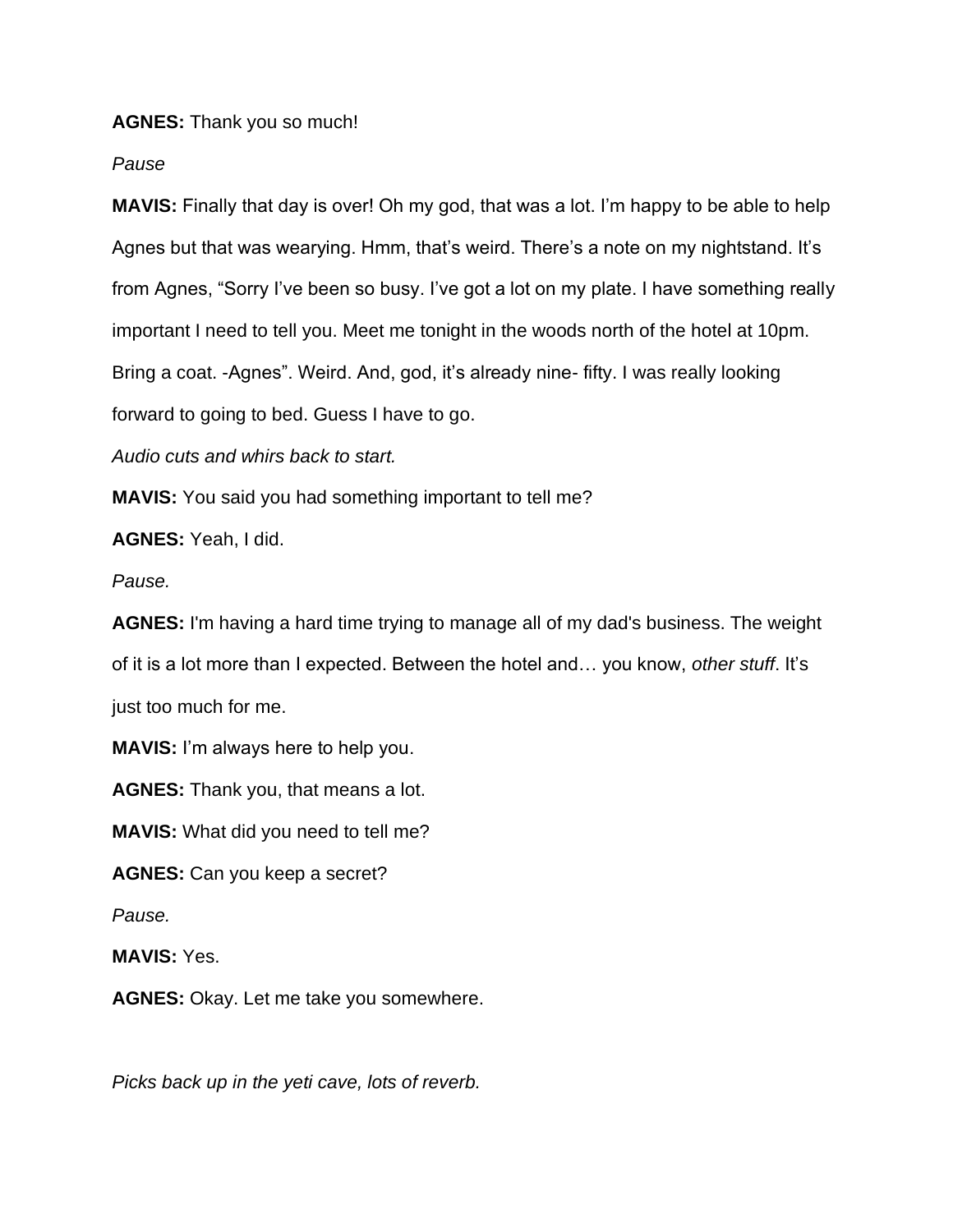**MAVIS:** Where are we going Agnes?

**AGNES:** We'll be there in a second. And don't record any of this. If this gets out, it

wouldn't be good for Raven Watch.

**MAVIS:** Okay, I won't.

*Audio muffles as Mavis puts the recorder in her bag.* 

**ZOZO:** Hey Agnes! Haven't seen you in a–

**MAVIS:** What the–

*Audio cracks and skips a little bit.*

**AGNES:** Mavis! It's okay! Zozo is friendly!

**MAVIS:** You're telling me that . . . that *monster* is friendly?

**AGNES:** Don't call them that, it's offensive.

**MAVIS:** Sorry, but what should I call them?

**ZOZO:** Well, you can call me Zozo. Do you want a snow cone bro?

**MAVIS:** Ah, uh, um, ok. Zozo . . . I'm good.

**AGNES:** We got you some snacks.

**ZOZO:** Right on bro!

**MAVIS:** Agnes, what's going on??

**AGNES:** This is the biggest responsibility my dad left me. Zozo is the last of the common yeti, and since they are still young, and there is the ever present threat of outsiders and hunters, like we met, who want them dead they need someone to watch out for them. They aren't able to hide well enough on their own.

**MAVIS:** Wait, so your dad has been keeping Zozo secret from the world?

**ZOZO:** Shaw dude! Everybody in Raven Watch knows who I am, Winslow just had to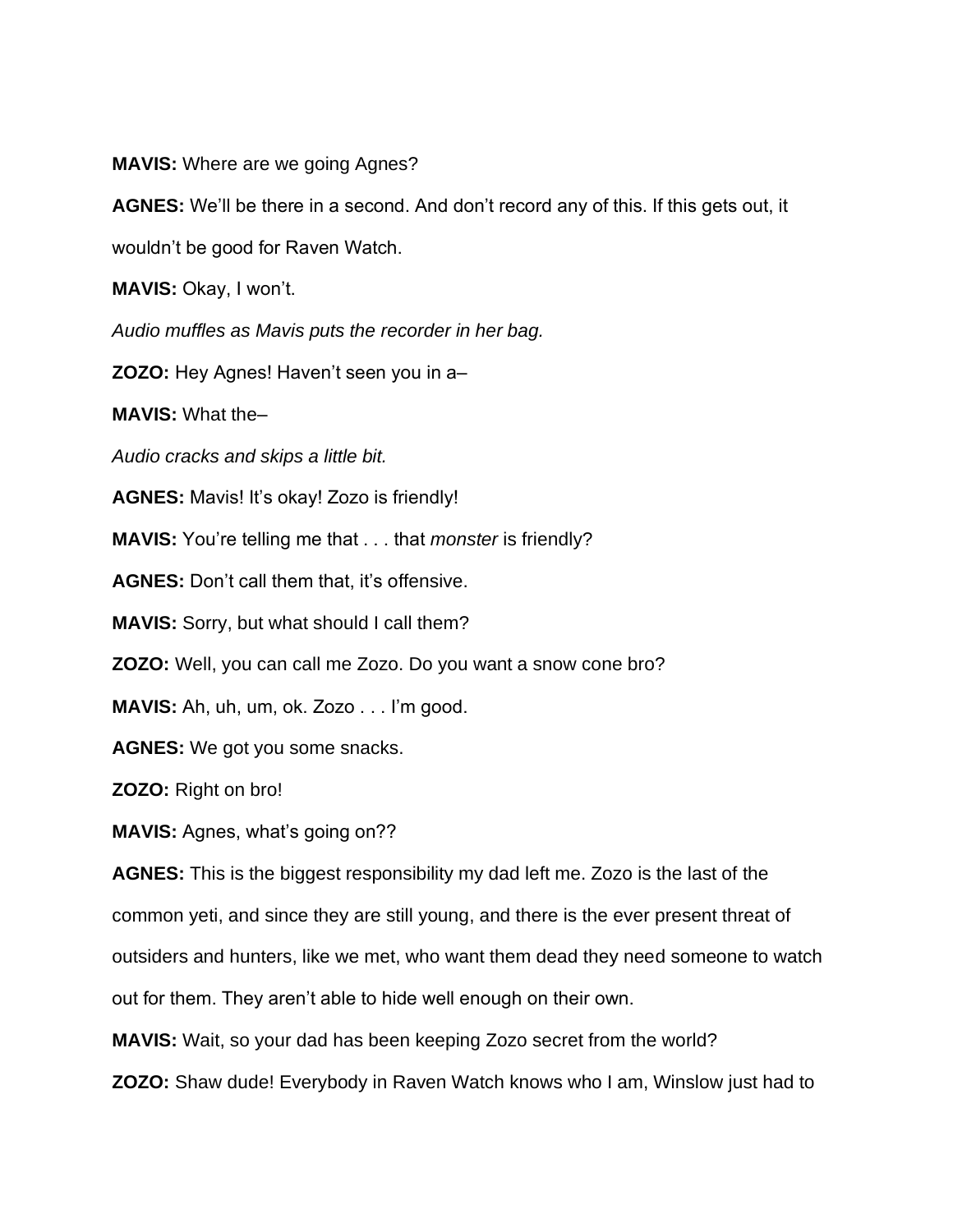keep me secret from the outsiders. The ones from beyond the mist who will hunt me for my hide and sell my bones on the black market, bro.

**AGNES:** You can't tell anyone about this, Mavis. Zozo's life and the future of their species is at risk.

**MAVIS:** I know you probably don't want me to record Zozo at all, but I do feel like I need to. I'll just keep them so that there is some record of Zozo for the future. I feel like they deserve that.

**AGNES:** No, that is okay. Just promise that you won't share the tapes ever.

**MAVIS:** I promise.

**SCOTT:** The following audio conversations with the yeti were recorded sporadically

over the course of about four weeks from July 10th to August 12th

*Audio cut.* 

**MAVIS:** So, Zozo, what do you do when you're up here alone?

**ZOZO:** I'm a bit of a threadhead, bro. Do you want me to knit you a beanie?

*Audio cut*

**AGNES:** That's not how the knight moves, Zozo.

**ZOZO:** WELL HOW DOES IT MOVE AGNES?!

**MAVIS:** In an L shape.

**ZOZO:** I DON'T KNOW HOW TO READ!

*Audio cut*

**ZOZO:** What is the sunrise like?

**AGNES:** It's like the sunset, but in reverse.

**ZOZO:** What is that supposed to mean?

*Audio cut*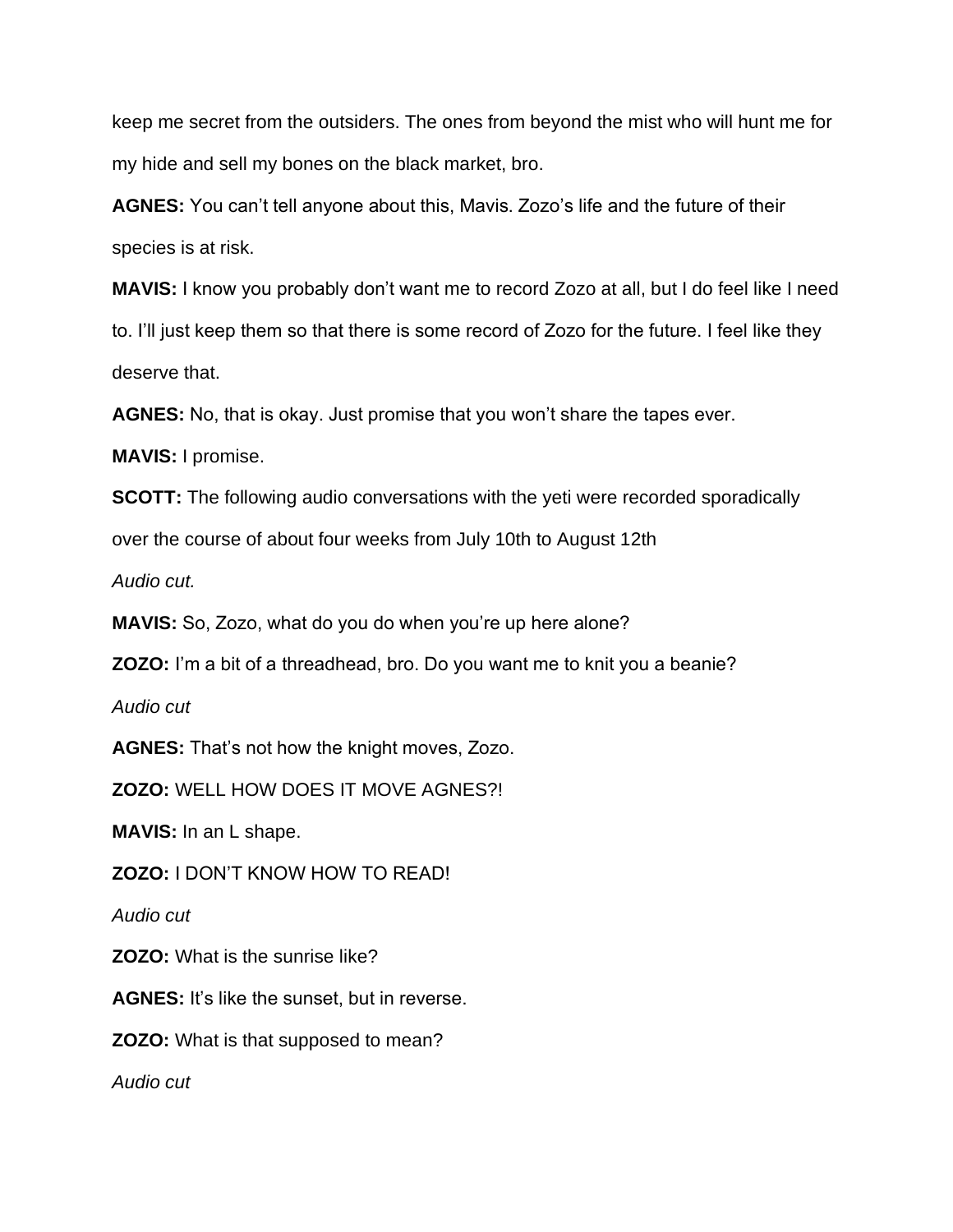**ZOZO:** Hey Mavis, wanna hear a joke?

**MAVIS:** Sure.

**ZOZO:** What do you call a fish without eyes?

**MAVIS:** Ugh

**ZOZO:** A FSHHHH

*Audio cut.*

**AGNES:** So this is how (Alaska Native Dance Scene)

*Audio Cut* 

**MAVIS:** Zozo, the hat looks awesome! Where did you learn to knit?

**ZOZO:** Winslow taught me.

**MAVIS:** It's amazing you can do that with such big hands…and claws.

*Zozo chuckles. Audio skip.*

**MAVIS:** Why are you the only yeti left, Zozo?

**ZOZO:** I don't want to talk about it, bro. Let's just get back to the game.

**MAVIS: Okay . . . sorry, bro.** 

**ZOZO:** Don't worry about it. Checkmate!

**MAVIS:** No it's…

**AGNES:** Shhh just let him win.

*Audio cuts.*

**ZOZO:** You know, I know this fish named Mario, blind as a bat . . . funny I also know a

blind bat? I wonder if he and Mario would get along?

**MAVIS:** You should get out more.

*Audio cut.*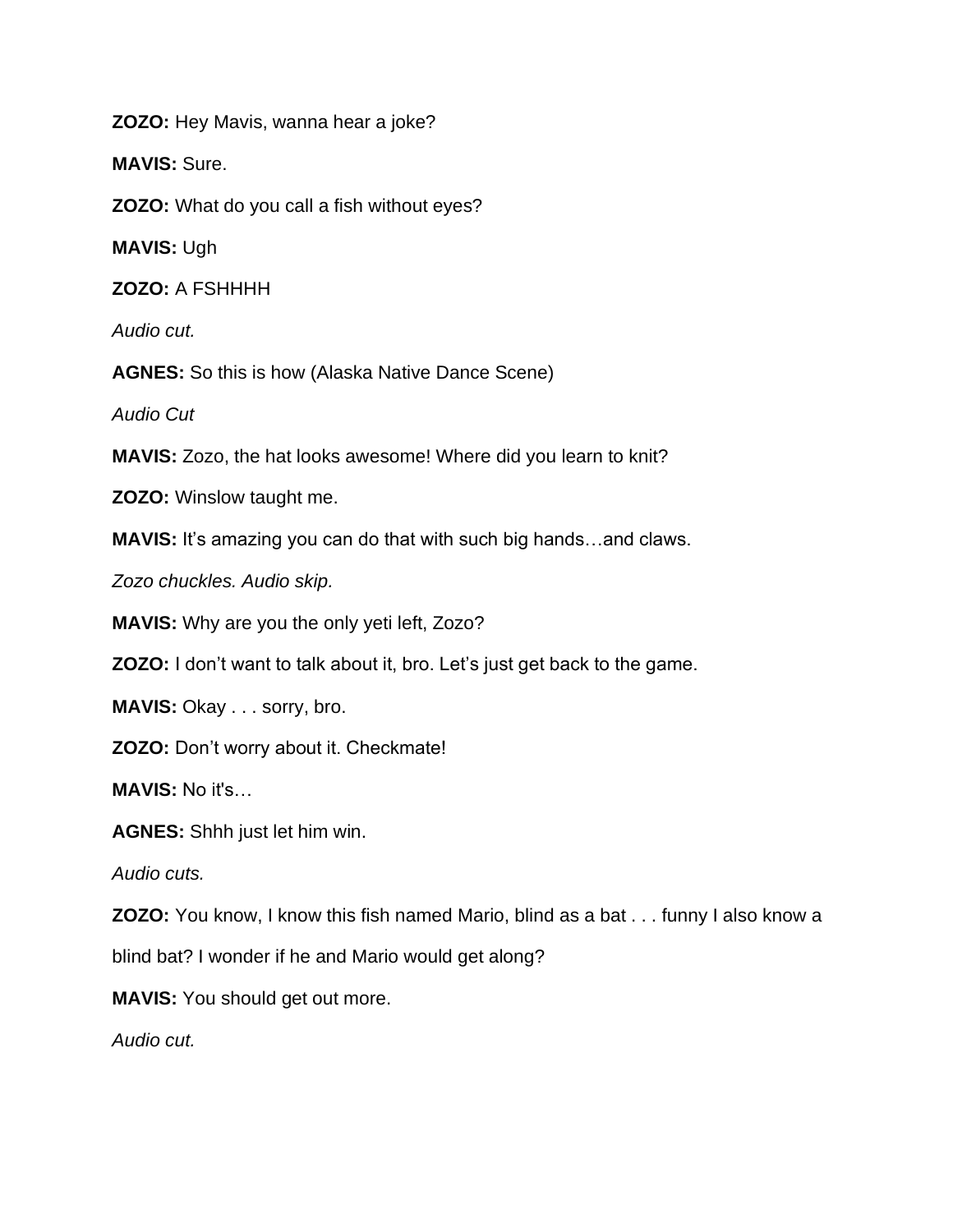**AGNES:** It's bad. Bob Jackson is going to have to leave. He just couldn't get clients anymore, plus the diner he owns isn't doing so hot.

**MAVIS:** Wait? Bob owns the diner?

**AGNES:** Yeah, you didn't know that? The lawyer thing is more of a hobby, he wishes he were good enough to make it a full time thing. He's just very passionate about the law and although he won't admit it, he does really love helping the people around town. But honestly, I really don't think we have much hope for the Raven Watch community with all the tourists that are driving out any local business that doesn't serve them.

**MAVIS:** Oh wow, that's funny about Bob. But it's also really sad that the community is falling apart the way it is.

**AGNES:** Yeah, the lack of opportunity is overwhelming.

*Audio cut.* 

**ZOZO:** –no real hunting grounds anymore. Even our small tourism industry makes it impossible for me to go out at night. That's why Winslow, and now Agnes, have to bring me food.

**MAVIS:** So…um…I don't mean to be offensive, but what do you…eat? Besides snow cones, of course?

**ZOZO:** Do you think I eat people, bro? You've seen me eat sno-cones and snacks, Mavis!

**MAVIS:** No, um no, I mean–

**ZOZO:** No, it's totally chill, bro. You don't gotta worry, (*jokingly)* I got off of the human diet years ago.

**MAVIS:** wha–

*Audio cut.*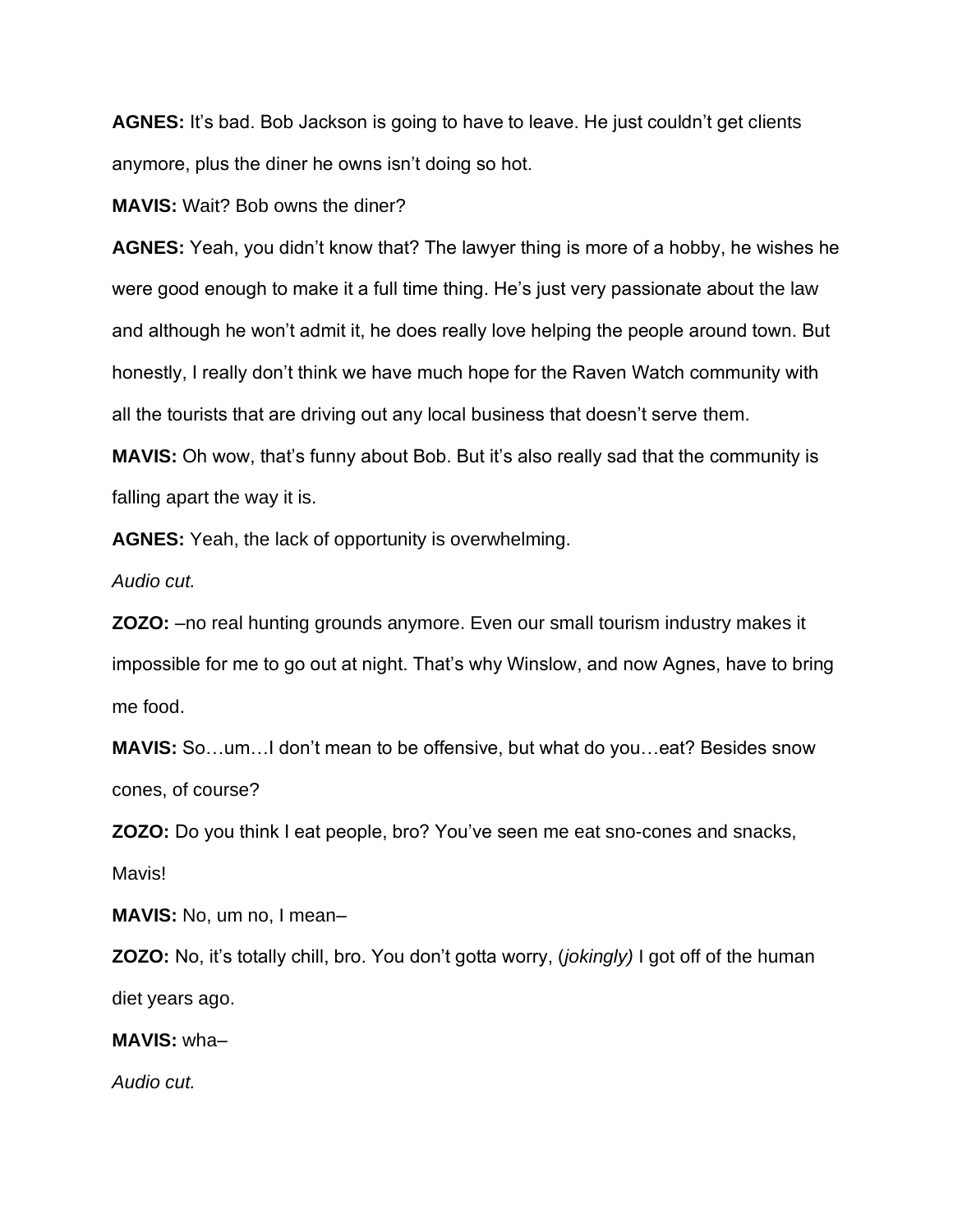**ZOZO:** Raven Watch has really been the only place I've been able to be myself, bro. Most people don't accept me for who I am. A yeti, ya know? So, it is super nice to have such supportive people like Agnes and Winslow.

*Audio Cut* 

**AGNES:** ZOZO! Are you okay??

**ZOZO:** Yeah dude, I'm fine. What's up?

**AGNES:** Oh, thank god. There was a hunter and I heard a gunshot and I was so worried he had found you.

**ZOZO:** Oh man. I was wondering what that noise was.

**MAVIS:** Maybe it's time to move Zozo.

**AGNES:** This isn't the first time we've had close calls. I'm getting nervous. We're running out of places to hide Zozo and we can't risk having something happen to him. *Audio cuts.* 

**MAVIS:** Alright, quick update. A lot of unexpected stuff has happened here in my time at Raven Watch. I've really connected with the town and the people even though I've only been here a short while. Seeing everyone at Winslow's funeral showed me that he was such an important community member. Hearing about Zozo too. What I'm doing with Mr. Leicester could really hurt them and maybe destroy Raven Watch. I can't let him build here. I know what I have to do.

*Tape stops. Mavis and Agnes are in the cave.*

**MAVIS:** I can't believe Zozo actually got you in checkmate, Agnes.

**AGNES:** I can't believe it either. The student vanquishes the master.

*Beeper goes off.*

**MAVIS:** Sorry Agnes, I have to make a call.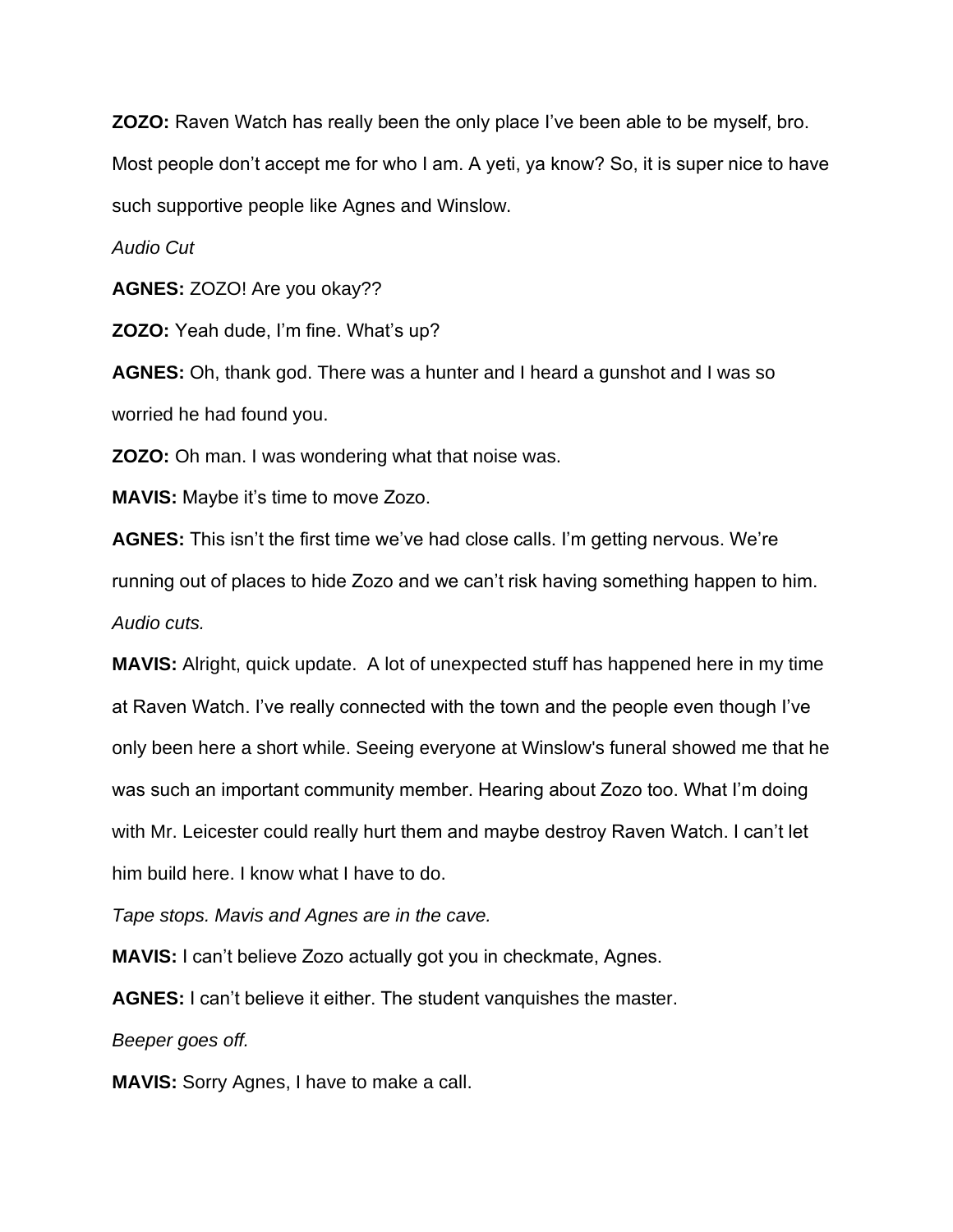**AGNES:** Okay, sounds good. I'll walk you back to the hotel.

*Soft rain is heard as Mavis returns to the hotel lobby. She picks up the pay phone.* 

**MAVIS:** Okay Agnes, I'll make this call and talk to you later . . . three quarters. That should be enough . . .

*Phone rings.* 

**ARCHIBALD:** Miss Mavis Monroe! It has been weeks and I have not heard from you once! Tell me please that you have made good progress!

**MAVIS:** I'm sorry Mr. Leicester. I don't think I can continue to exploit the people of Raven Watch.

**ARCHIBALD:** What are you talking about? I need your report to build The Resort at Raven Watch!

**MAVIS:** No, Archibald, I'm done being your private investigator. I have learned too much about the yeti, and the people of the town to let you destroy it. Raven Watch is more important to me than your schemes and I'm going to do everything I can to keep you from destroying this place and hurting it.

**ARCHIBALD:** What did you say about a yeti?

**MAVIS:** Never call me again! We're done here!

**ARCHIBALD:** DO NOT HANG UP THE PHONE MAVIS MONROE. YOU WILL NEVER

WORK IN THIS BUSINESS AGAIN! No one betrays Archibald Leicester, no on–

*Mavis hangs up the phone. The line is dead.* 

**AGNES:** Who was that, Mavis? You're not a reporter?

**MAVIS:** No, I'm not. But listen, it's a little more complicated than that.

**AGNES:** I don't think it is, Mavis.

**MAVIS:** I know what this looks like, but if you could just listen-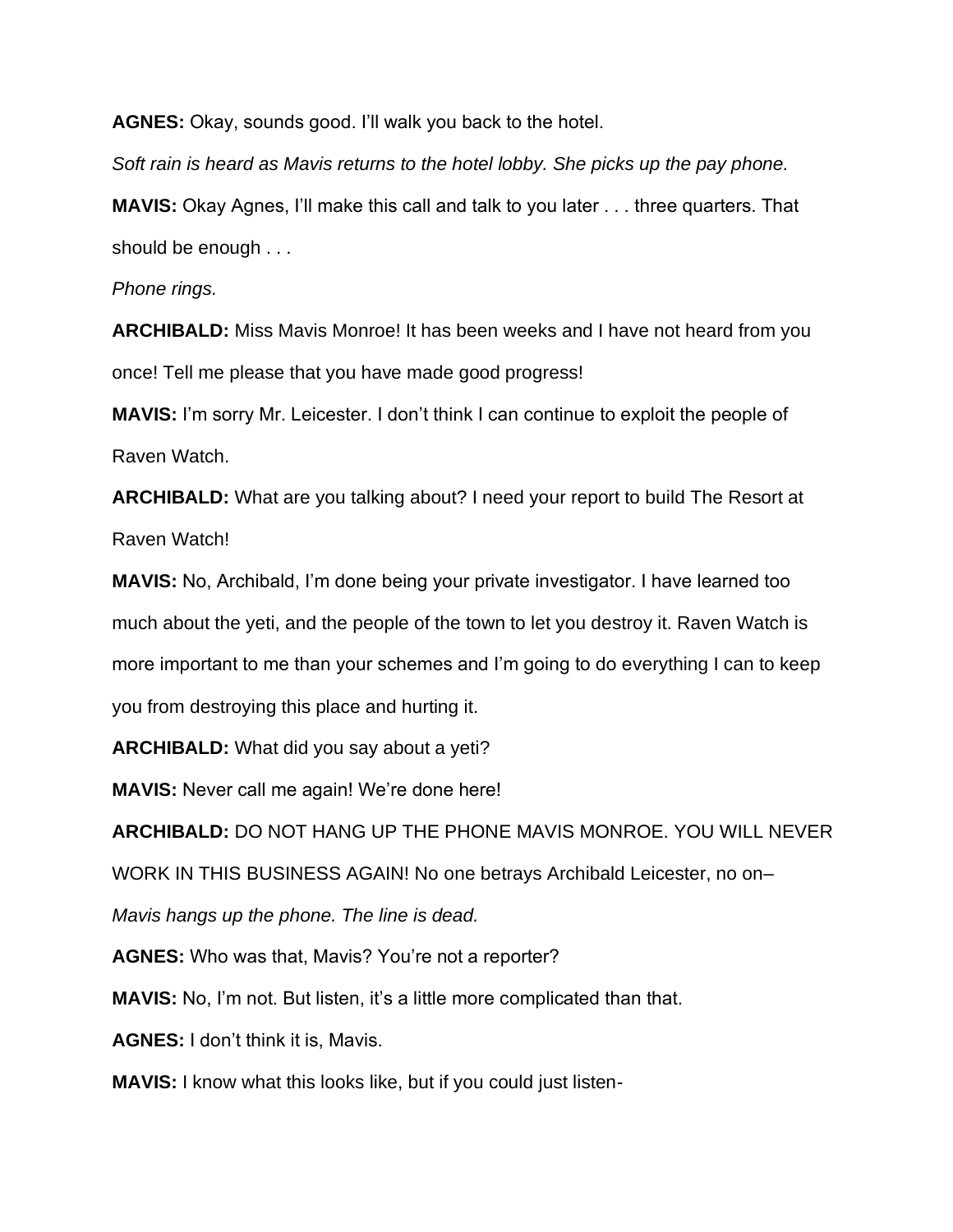**AGNES:** You were going to exploit this town and for what? A paycheck?

**MAVIS:** No Agnes it's not like that-

**AGNES:** You know, I don't really have any friends in this town. I don't know if you've noticed, but there are so many old people here and so it's kind of hard to make friends. And when my dad died, it felt nice to at least have you. I guess that was all a lie.

**MAVIS:** Agnes…

**AGNES:** I don't want to hear it. You're not welcome here anymore.

*Cut to Crazy Kid mixtape.* 

**CRAZY KID:** I'm so glad you're giving me one more chance to show you how much I love you, girl. If there's anything that can get us through this, it's Boyz II Men. I love you. Here is "One More Dance."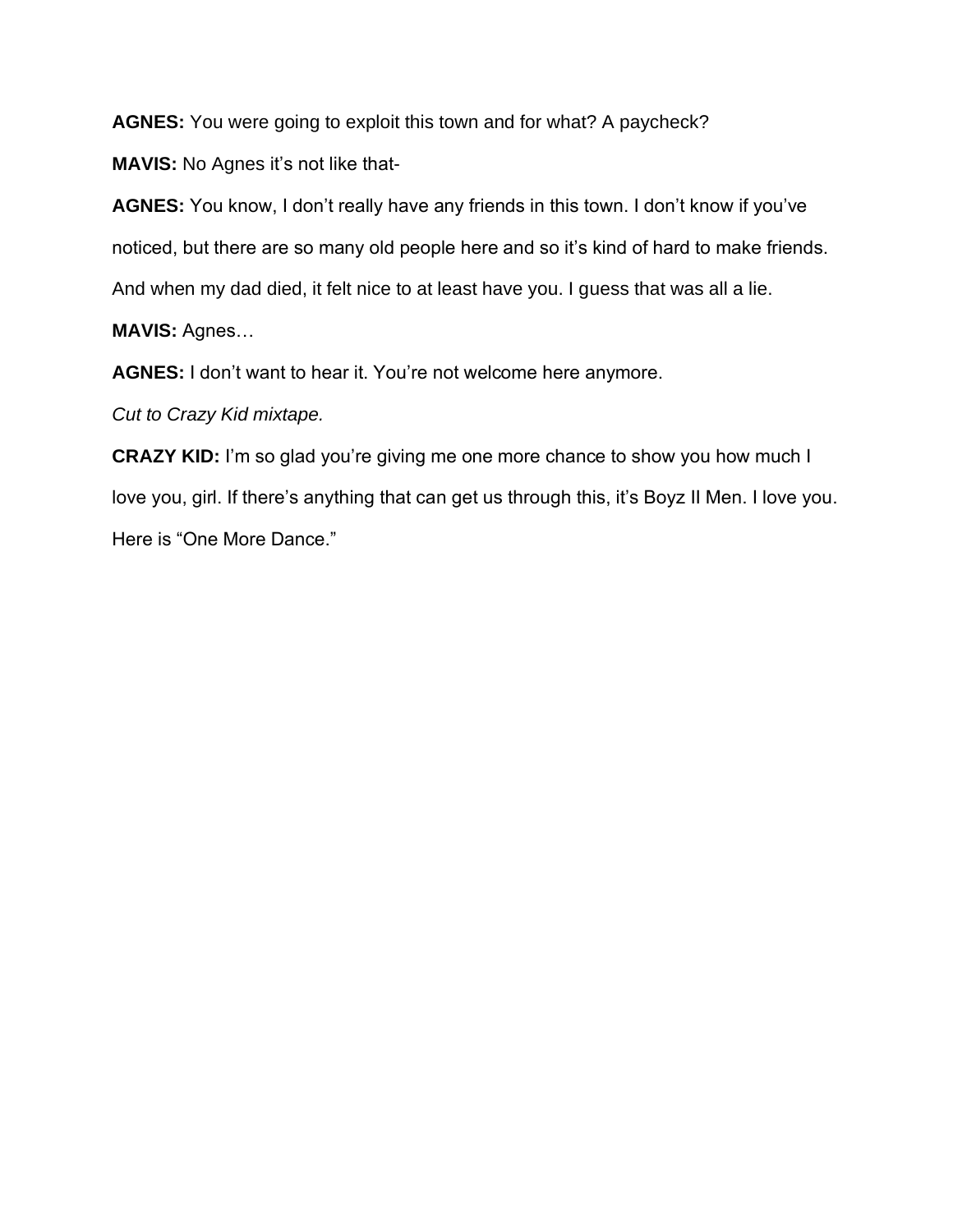# **ACT THREE**

**SCOTT:** I really hate that kid . . . I'm super thankful they found the tapes, but geez. Anyway, the following audio clips were recorded by Archibald Leicester as he arrived at Raven Watch. This audio chronologically precedes Mavis' final logs and is thus placed at this point in the final audio arrangement. After Archibald's audio ends, we will transition immediately into Mavis' next recording.

*Tape whirs to a start.*

**ARCHIBALD:** My lousy PI failed me and thus I must investigate Raven Watch myself.

One of these good-for-nothing locals must know where that wretched girl is. So I

brought some goons with me.

**GOON 1:** Happy to help boss.

**GOON 2:** I'm ready to crack some skulls.

*Pause.*

**ARCHIBALD:** Woman, what are all these Yeti carvings for? Are you some kind of mad?

**MIACH:** Eh? I can't hear ya lad, let me get my hearing aids.

**ARCHIBALD:** Well, hurry along. I do not have all day.

*Pause.*

**GOON 2:** I can rough her up.

**GOON 1:** She's an old woman, you fool.

**GOON 2:** And?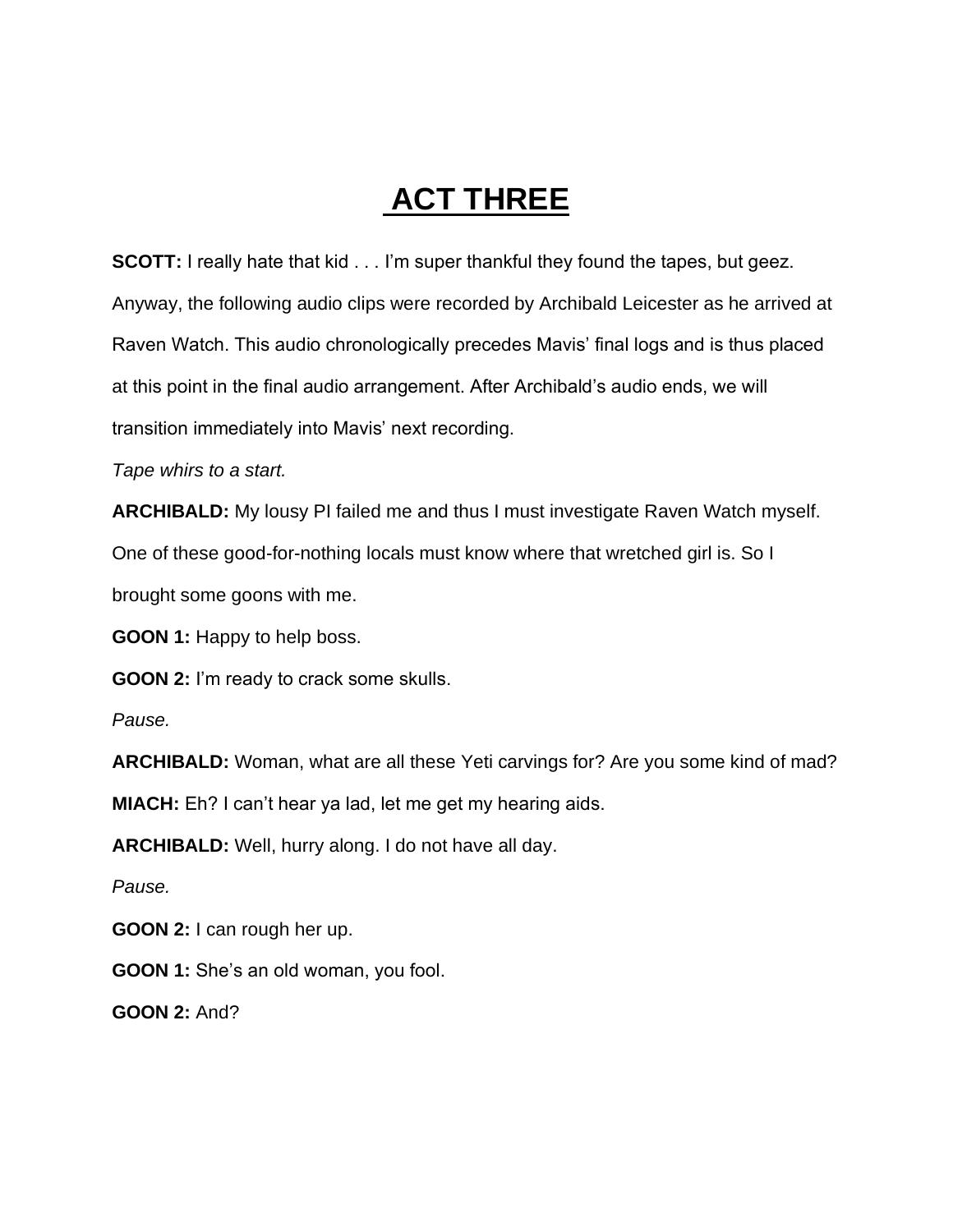**ARCHIBALD:** Argh, it may resort to that. What is taking this darned woman so long? Old people are the worst. (*Pause)* This is of no use! I will look elsewhere. Who else on this godforsaken rock knows where on earth that bloody girl is!

*Bell dings.* 

**ARCHIBALD:** Ah, there is one other person out today it seems. I'm not sure that man will be of any help however. He is the leering sort, gawky and tall if you know what I'm–

**BOB JACKSON ESQ:** Ah, nice to see somes new faces in Raven Watch, sir, especially another man of class (*laughs to himself)* The name's Bob Jackson, esquire. I'm the attorney around these parts, although I'm headed out tomorrow.

**ARCHIBALD:** I have no time for bumbling around, Mr. Jackson.

**BOB JACKSON ESQ:** Well, all right then. Do you have any need of legal assistance today? Or do your friends? I do all sorts of liability. I'm also a bit of a politicia–

**ARCHIBALD:** No, you fool.

**GOON 1:** Actually, Mr. Jackson, my wife is divorcing me and I've been looking for a good lawyer.

**BOB JACKSON ESQ:** Glad to hear it. Here's my business card, call me abou–

**ARCHIBALD:** Quiet, you imbecile! I am looking for my private inve- I mean journalist who I hired to do the piece on this blasted town. I haven't heard from her and just need to know where she is. I'm the editor of the paper you see, and she is past her deadline.

**BOB JACKSON ESQ:** Are you talking about Mavis? She wasn't interested in any legal council, but I did tell her about the yeti–

**ARCHIBALD:** A yeti? What do you mean yeti?

**BOB JACKSON ESQ:** Dangit, I didn't mean to say that. This is why I can't be here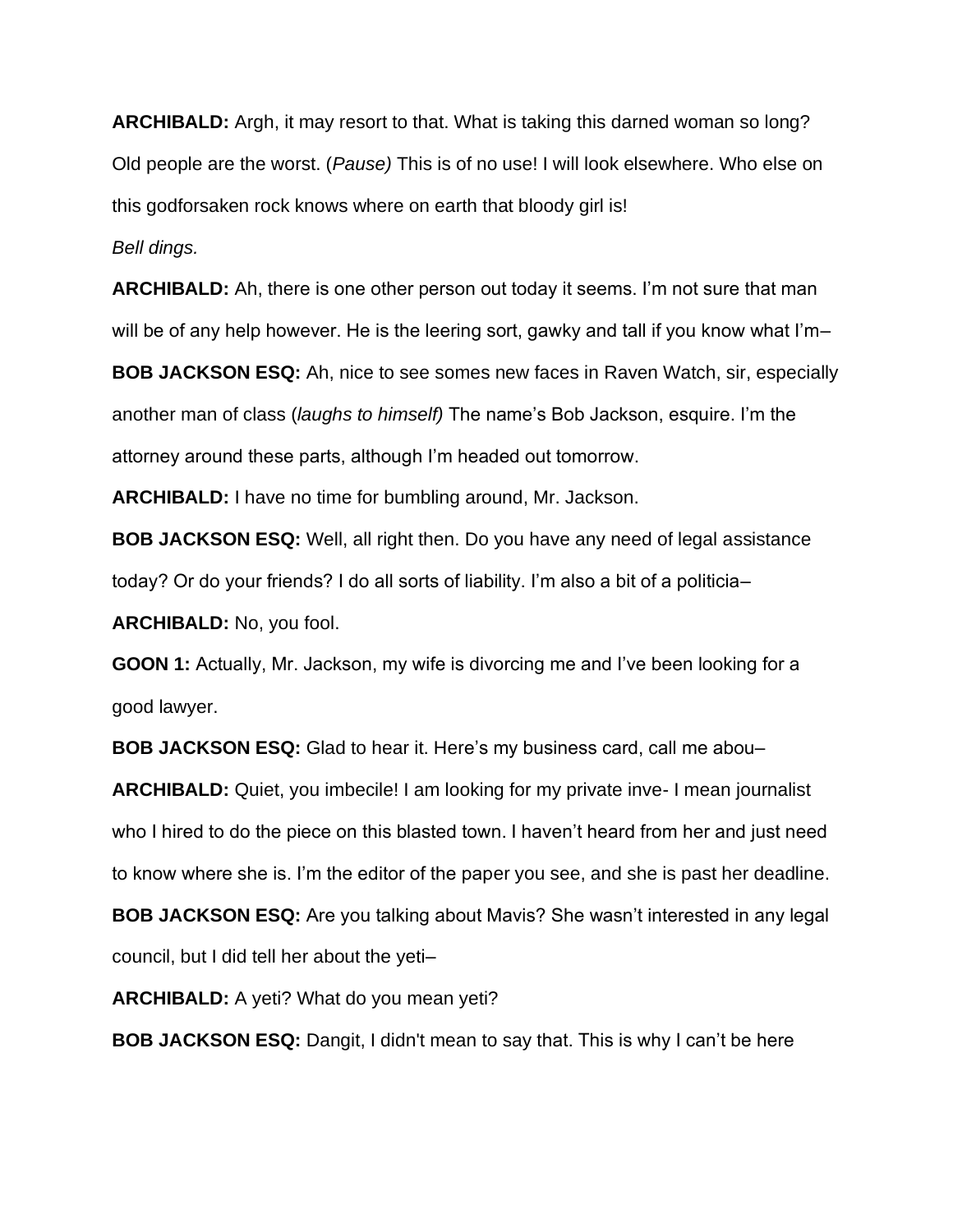anymore. Small towns aren't good for secrets and neither is Bob Jackson. Anyway, uh, mister, I didn't say a thing about any yeti.

**ARCHIBALD:** Yes, you did, you buffoon. Now spit it out.

**BOB JACKSON ESQ:** Alright sir, no need to get aggressive about it. Like I said, I don't know anything about a yeti, except for the ones at Miach's shop of course.

**ARCHIBALD:** Don't make my goons get violent with you sir. I wouldn't want you to have to have to defend *yourself* in court.

**BOB JACKSON ESQ:** Like, I said. I don't know a thing about any yeti.

*Loud Yeti scream.*

**ARCHIBALD:** Sounds like I won't need you then. C'mon goons.

*As Bob Jackson speaks, his audio gets quieter, eventually fading out as Archibald walks away.*

**BOB JACKSON ESQ:** No, that's just wolves! Uh, this isn't good. Last chance for legal service from the best lawyer on Raven Wa–

*Tape ends.*

**SCOTT:** That is the end of Archibald Leicester's recordings. What follows was recorded a few hours later, that night, by Mavis. This is the only recording we have that was not lost, as it was being held in the City Hall Archive on Raven Watch.

*Tape starts back up.*

**ZOZO:** Ha! Beat you again, Mavis.

**MAVIS:** Sure you did Zozo . . . anyway, thanks for letting me stay with you for now. Agnes isn't that happy with me. At least you seem to understand.

**ZOZO:** Yeah, bro, I don't care what you did, as long as you are on the path to being better. We've all made mistakes, bro.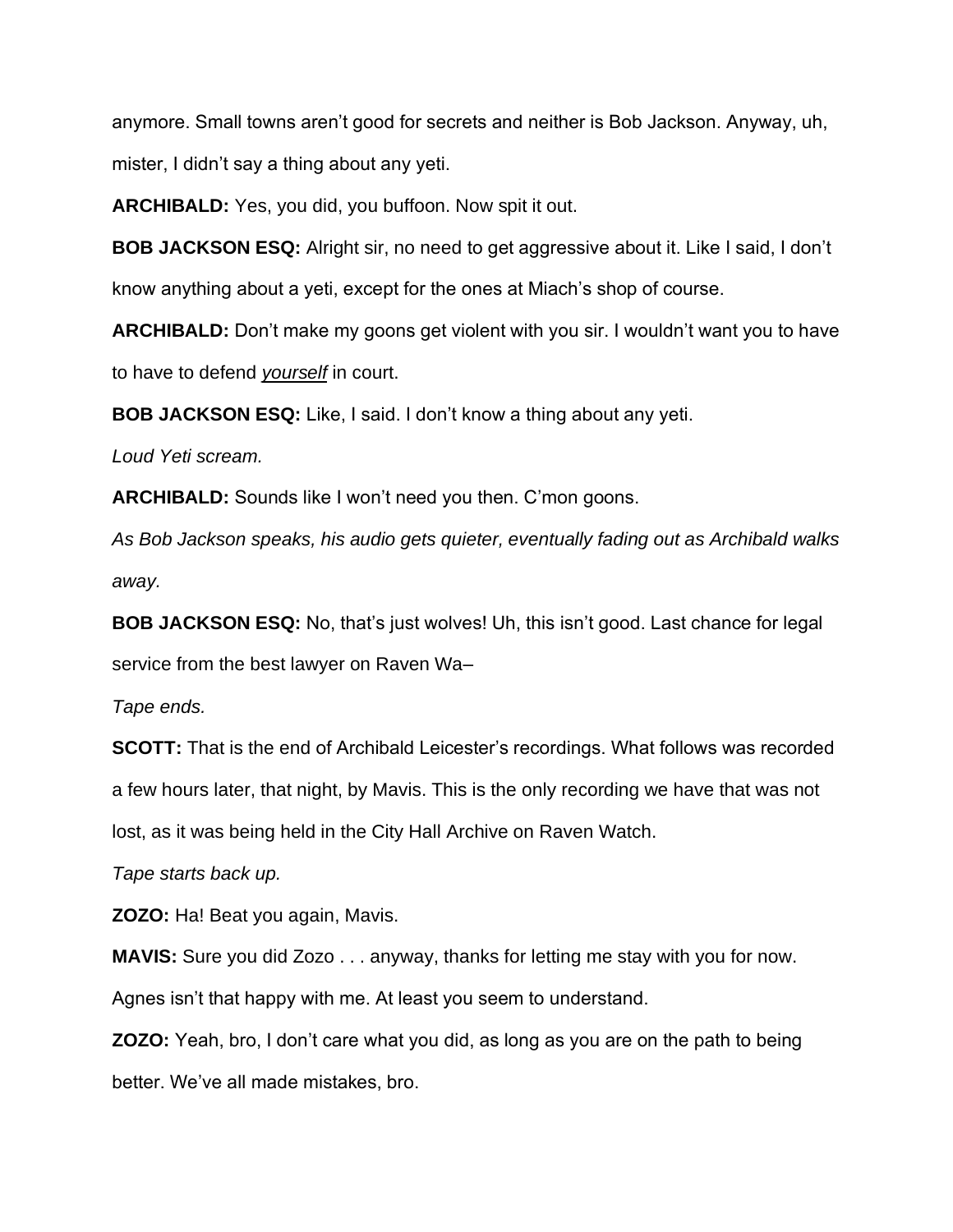**MAVIS:** It means a lot, so thank you.

**ZOZO:** Wait, sorry to interrupt you.

*Loud echoing footsteps.*

**MAVIS:** Somebody's coming.

**ZOZO:** Oh, that's just Agnes.

**MAVIS:** Agnes? Oh no!

**AGNES:** Oh my goodness. It's you! Why are you here, Mavis?

**MAVIS:** Well, since you kicked me out it was either here or Miach's and it doesn't smell like mothballs here.

**AGNES:** Well, I kicked you out because you were about to betray this town and I wanted you to leave for good!

*Booming footsteps and a thunderous crack introduce Archibald.* 

**ARCHIBALD:** It was 1929 when my father, Archibald Reginald Kingsley Charles

Leicester II first started the Leicester Resorts and Cruise Line–

*Lighting Crash*

**ARCHIBALD:** and I will not see some silly girl tear it all down for her idiotic idea of morality.

*Collective gasp!*

**MAVIS:** How did you find me Archibald?

**ARCHIBALD:** It was quite easy actually. Had you forgotten this girl here owns the only hotel in town? Once I heard this foolish Yeti scream, I knew it was somewhere around here. Then, tonight, I saw her walking into the woods. It was easy enough to figure where she was going, so I simply followed her and I was right! She led me right to this cave and to you.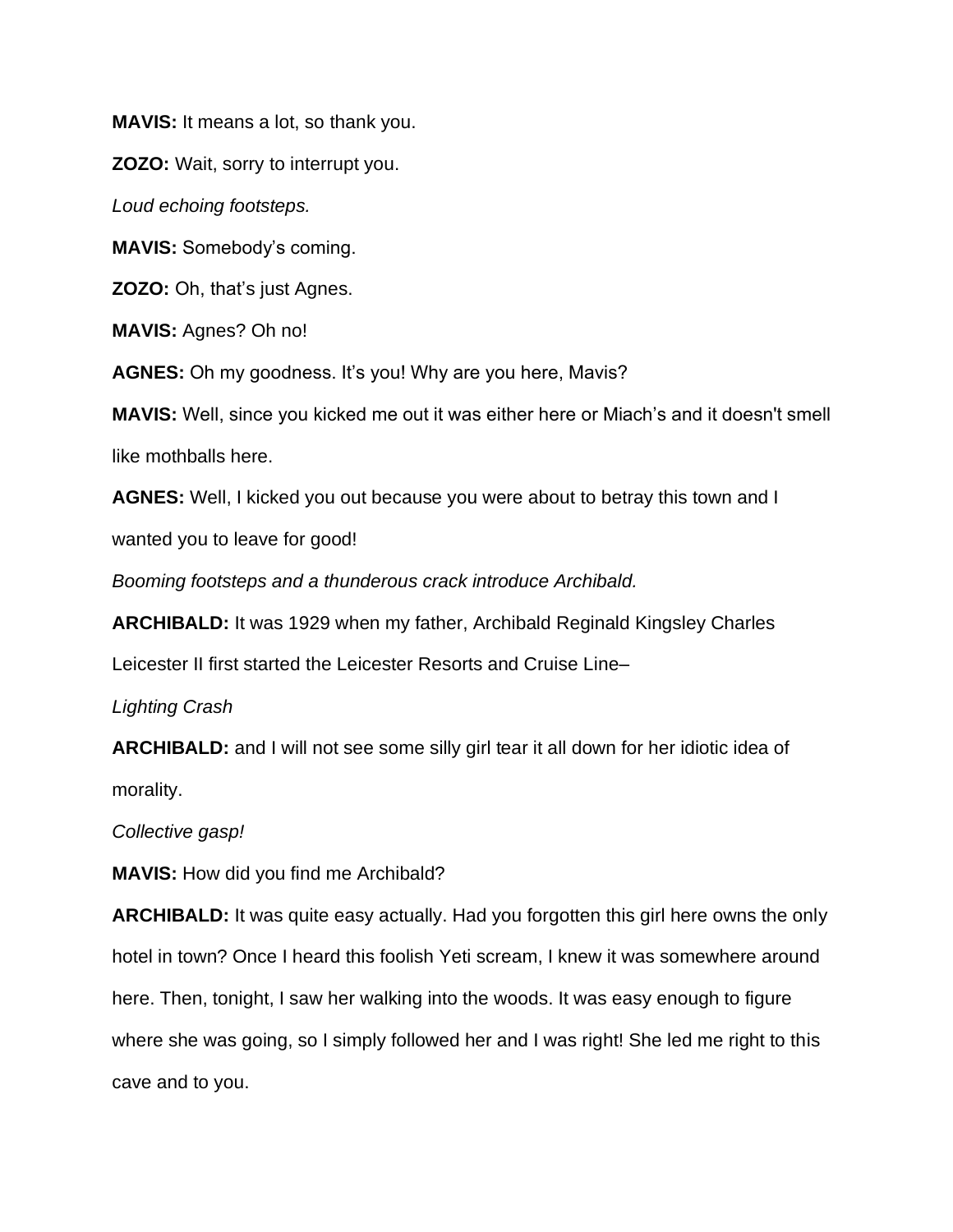**MAVIS:** Geez Agnes, your family really needs to learn to hide better.

**ARCHIBALD:** Ah, and you, beast. The mighty Yeti of Raven Watch! How people will flock to this place to see you. You will be a hit! A star! A sensation! Your face will be known around the world and everyone will want to make their way here, to my resort, to see you!

**ZOZO:** It wouldn't! My whole family died because people like you wanted to gawk at us from behind glass. If we weren't being hunted for our pelts that is. Yeti's don't do well in captivity. I know that especially now, because just the threat of people like you coming here forces me to hide. I had to leave my home and when I found this cave, Winslow showed me compassion, which I am deeply grateful for.

**ARCHIBALD:** So, what you are saying is this life you like so much isn't much different from what I would have you do. Except with me you would have comfort and safety and fame!

**ZOZO:** You don't care about me, you only care about using me to make yourself richer. I would rather be free, bro. I can't be caged.

**ARCHIBALD:** Well, your feelings don't matter anyway. Raven Watch is already mine! I bought it at an auction two months ago. I merely wanted to make this transition easier for all of us. You work for me, Yeti! Get ready to grab the beast, boys!

*ARCHIBALD lets out an evil laugh. Lightning Crack*

**GOON 1 & 2:** Just give us the order, sir!

**ARCHIBALD:** What are you doing you fool! Come here and capture this beast! Argh! At least I still have another man by my side. No matter. You fools can't stop me anyway. **MAVIS:** You can't do this, Archibald! Raven Watch is far too special of a place for you to put your grimey resort. Making Raven Watch a tourist town would ruin what makes it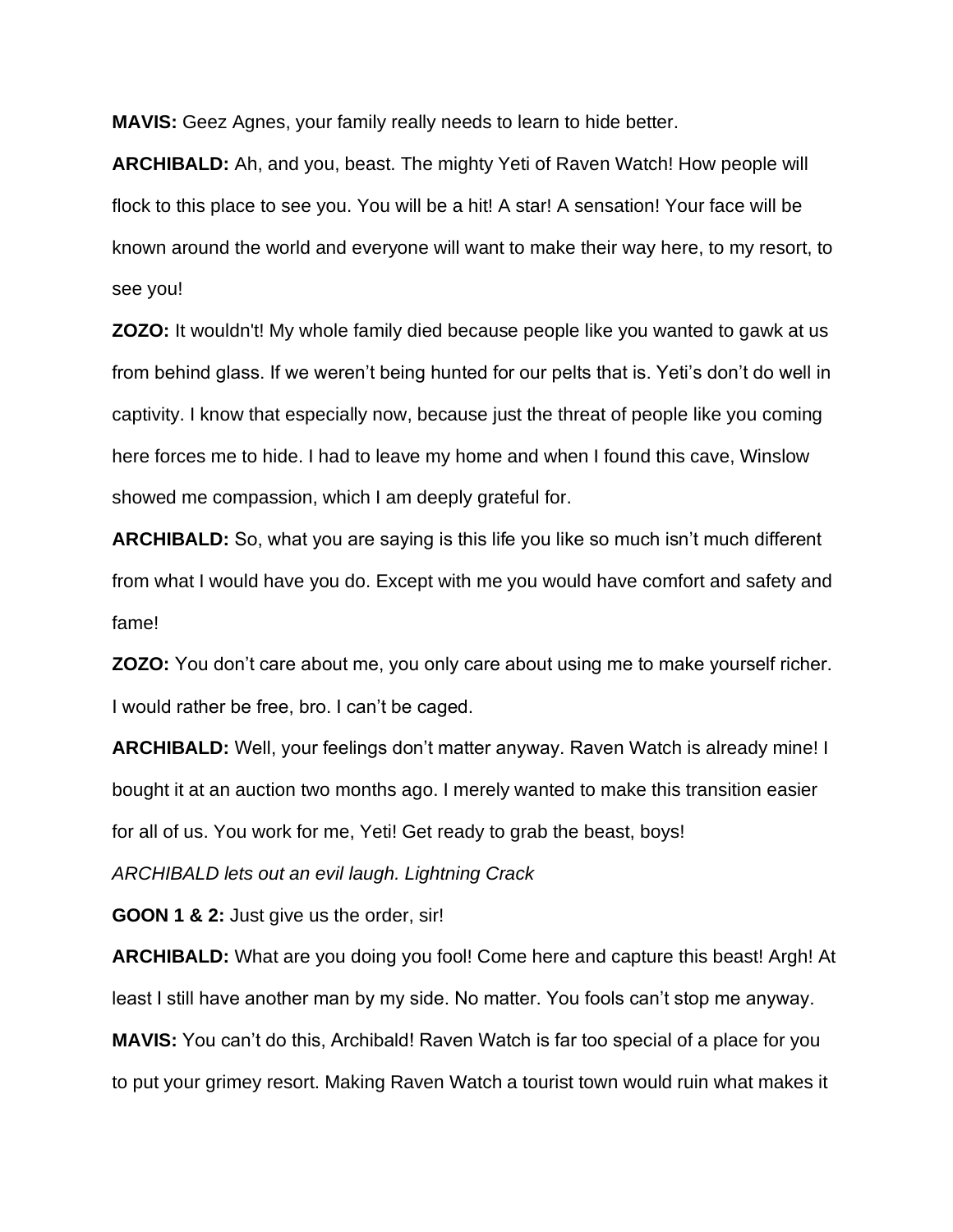special. Bringing the resort here would drive the residents who've been here their whole lives out of Raven Watch. It would take the small town culture and force it to become a machine built to satisfy tourists who are only here a few months of the year. I know I can't speak on it too much because up till now, my job was helping the system that destroys places like this, but I'm trying to change and that's the best any of us can do. **ARCHIBALD:** You think I care about the freaks that live in this town? This resort would make Raven Watch, or Leicester's Landing, a place people would actually want to be and those same people would pay big money to come see this disgusting beast. We're going to proceed with clearcutting this forest and setting up the concrete foundation as soon as the purchase goes through.

**AGNES:** You know the people of Raven Watch aren't just going to leave and let you destroy this land. They aren't just going to let you take over and exploit every living being on it. This fight isn't just about the people, it's about nature and the wilderness and the beings that live on this island, including the Yetis, which people like you drove out of their homes and to the verge of extinction. Your resort is meaningless in the face of that.

**ARCHIBALD:** I seriously do not know why you are telling me all of this. I couldn't care less. None of your pleading for pity will change my plans. In truth, your disdain for me only motivates me more. It's not like two children can stop me when that deranged old man I killed couldn't.

**AGNES:** What are you saying?

**ARCHIBALD:** His heart medication was easy enough to replace. Paying off the pharmacist was a breeze and I had to get the old fool out of my way. He was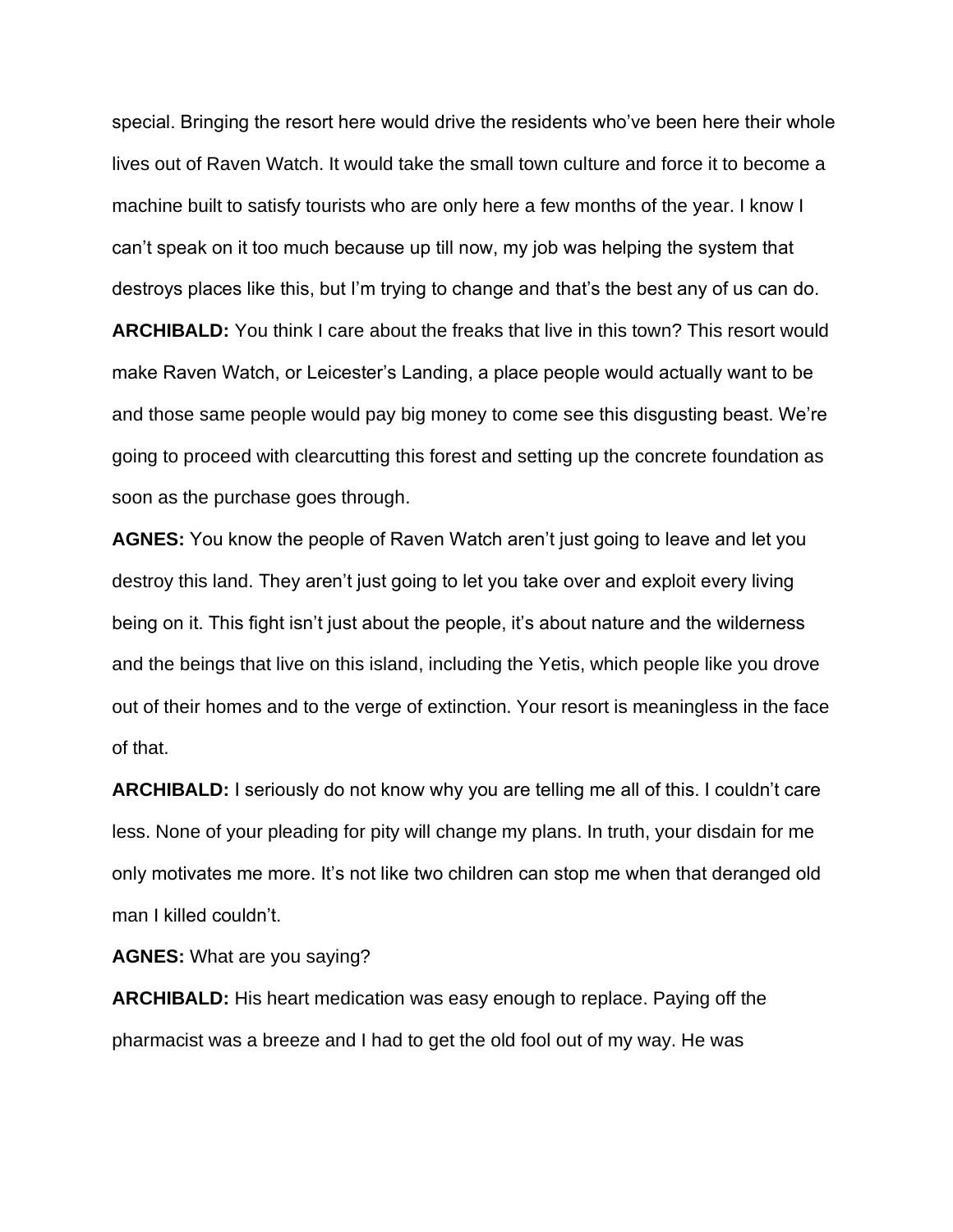surprisingly adept at preventing construction from starting here, he had all these little tricks up his sleeve. Little did he know, I did too. So I dealt with him.

**ZOZO:** That's! not! cool! *BRO*!

*Loud thump. Archibald wails.*

**GOONS 1 & 2:** Looks like we aren't getting paid! See y'all later!

*Tiny footsteps leave the cave, echoing.* 

**MAVIS:** What did you do Zozo!

**AGNES:** Wait, he's still breathing! What are we gonna do with him?

**MAVIS:** We need to turn him in. Good thing I got his confession on record.

**AGNES:** Thank you, Mavis.

**MAVIS:** Yeah, of course. I honestly forgot I was recording–

**AGNES:** No, for what you said. It means a lot that you stayed and that you stood up for Raven Watch. Thank you for that.

**MAVIS:** Well, it wasn't that hard to stay with you. And on that note. I know I did some really stupid stuff while I was here and I never really apologized. So I'm sorry. I'm really, really sorry. I didn't mean to–

**AGNES:** Stop apologizing, I also need to say sorry.

**MAVIS:** What are you talking about? You didn't do anything wrong. I deserved to be kicked out.

**AGNES:** Yeah, maybe, but that's not how you should treat someone you really care about.

**MAVIS:** Well, uh, I don't know how much longer I will be in Raven Watch and I guess I don't know how to say this but–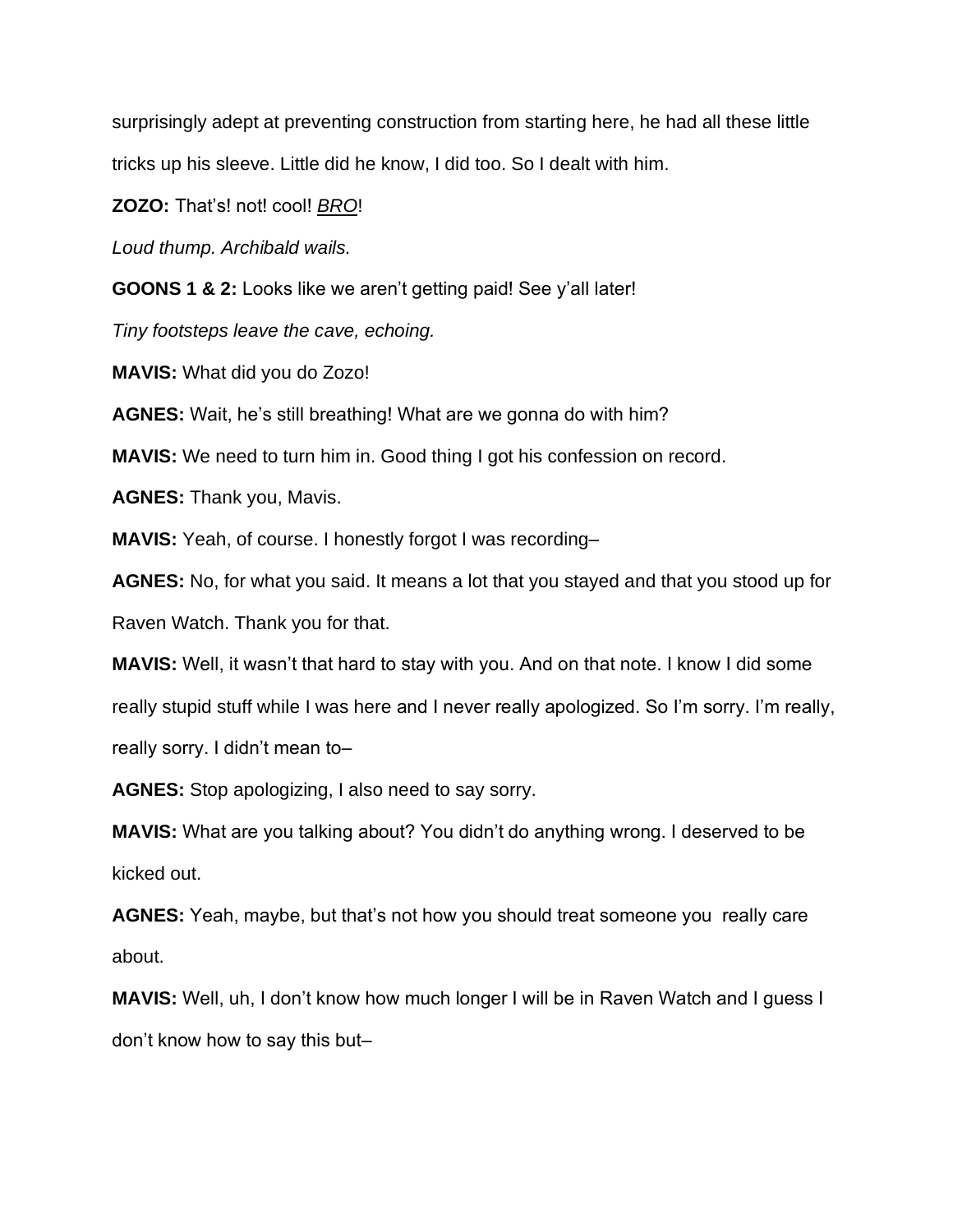**AGNES:** I know. You've grown to mean a lot to this town and I would understand if you would want to stay.

**MAVIS:** Yeah, I really like the town. I like how small yet chaotic it is, but it has this charm about it and warmth that I can't describe. I like how it knows everything about itself, and has the best views.

**AGNES:** So you're really okay with staying?

**MAVIS:** If there's room here for me?

**AGNES:** I'm sure the town has enough room.

**MAVIS:** Oh, I'm still recording. I should stop the tape–

*Recording stops.*

**SCOTT:** And that is Mavis' final recording. To our knowledge she hasn't recorded since.

The last recording we have of her was in the courtroom. We managed to get ahold of that footage which is presented here:

*Audio is clearly recorded in a large room.*

**JUDGE:** And the Jury has reached their final decision. One Archibald Leicester and

Hans Gruber will be sentenced to sixty years in a federal penitentary for the first degree murder of one Winslow Pegleg.

**ARCHIBALD:** NOOOOOOOOOOOOO! YOU CANNOT DO THIS TO ME! DO YOU

KNOW WHO I AM! I AM ARCHIBALD LEICESTER! I OWN THIS STATE!

**JUDGE:** Order in the court! Order in the court!

*Gavel sound.* 

**JUDGE:** According to the evidence brought on by Mr. Bob Jackson, you clearly successfully conspired in the murder of Winslow Pegleg.

**BOB JACKSON ESQ:** That's Bob Jackson *ESQUIRE* to you!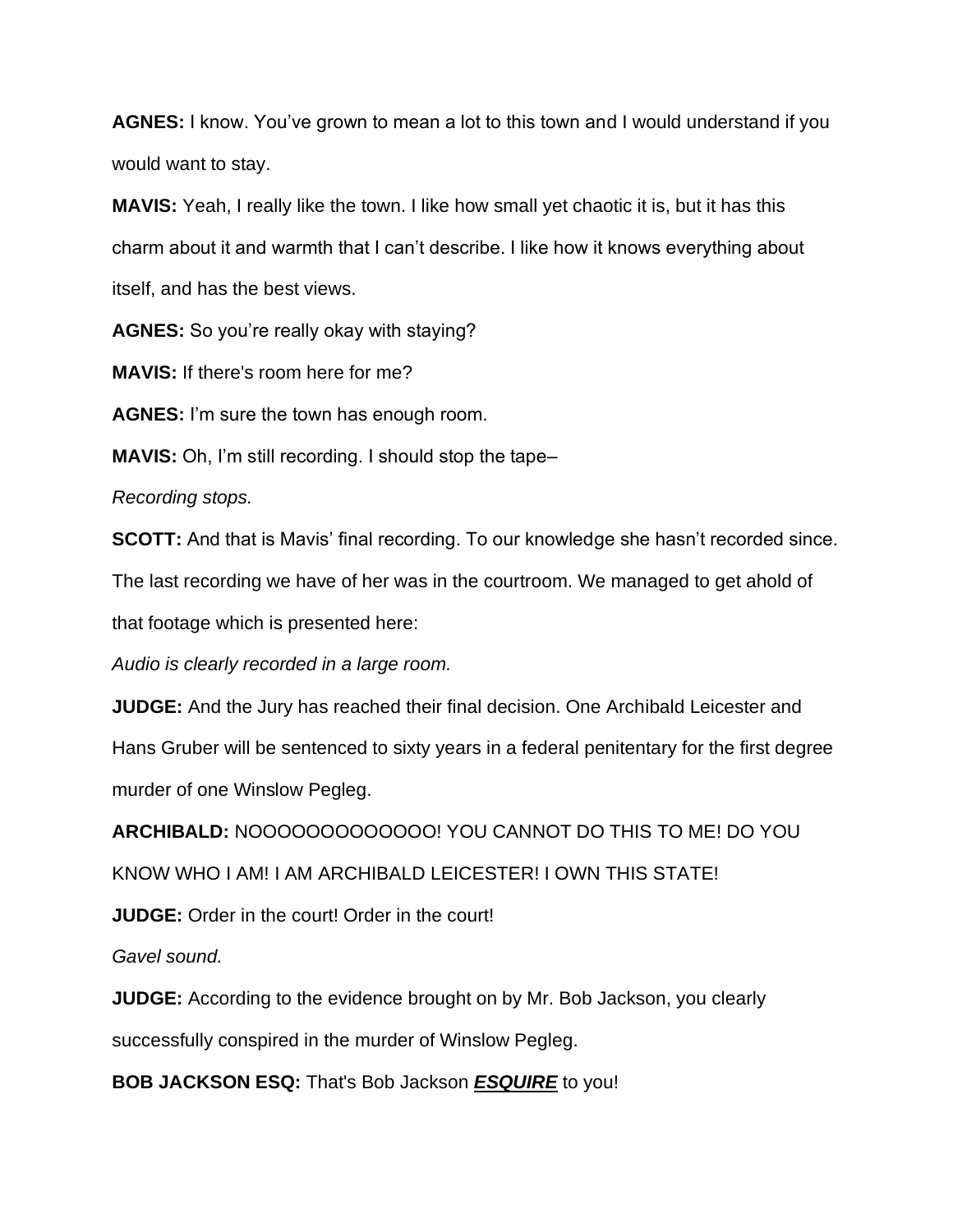**MAVIS:** Cool it Bob!

**JUDGE:** Apologies, Mr. Jackson . . . Esquire. Anyway, bailiff take him away.

**ARCHIBALD:** You'll never get rid of Archibald Reginald Kings–

*Audio Cuts. When it returns, Mavis and Agnes are quiet, but still audible. Like they are far away from the recording device.* 

**SCOTT:** Following the handing over of the tape to the Raven Watch Police Department, Archibald Leicester was detained and six months later convicted for the first degree murder of Winslow. To this day he is still in prison.

*Door Opens* 

**MAVIS:** Hey Scott, are you coming over for the staff party?

**SCOTT:** Yeah one second I just have to finish recording.

**MAVIS:** Ok well hurry up Agnes and I made salmon dip.

**SCOTT:** After his imprisonment the auction of Raven Watch fell through and the land was returned to the State of Alaska. Five years later, this foundation was established and we were able to get the tapes from the Raven Watch Police Department as well as from the kid who recorded the mixtapes. As annoying as those recordings are, without the kid keeping and later handing over the tapes, this story would've been lost forever. Mavis, who just interrupted me, still lives in Raven Watch with her wife Agnes and their close friend Zozo, who has since become a chess grandmaster. Actually, I think he has a match with Magnus Tucker-Carlsen next week.

**ZOZO:** You bet I am!

**AGNES:** ZOZO stop, Scott needs to finish recording. You know how important this is. **ZOZO:** yeah, yeah, yeah. Just hurry up bro.